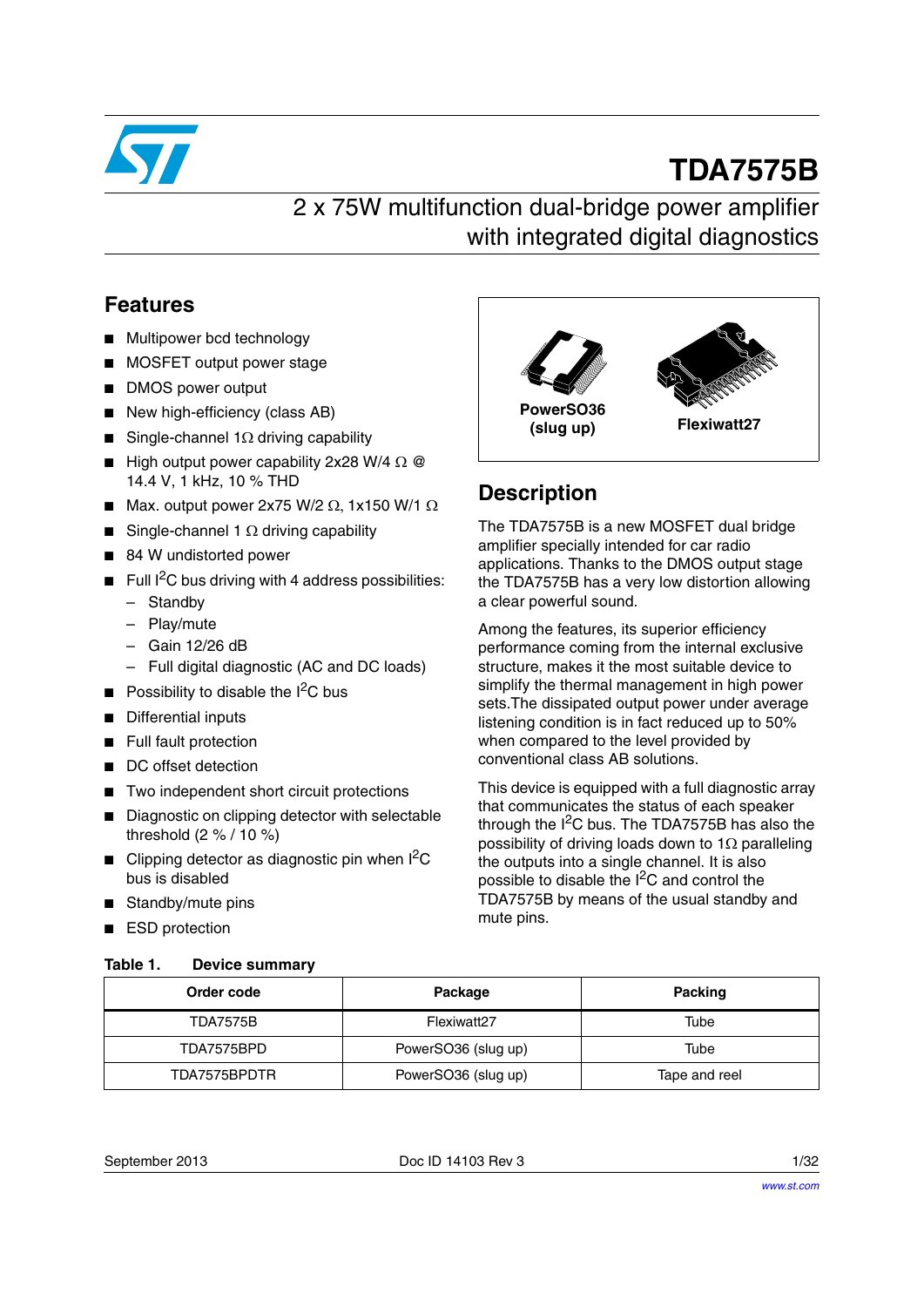# **Contents**

| 1              |            |                                        |
|----------------|------------|----------------------------------------|
| $\overline{2}$ | 2.1<br>2.2 |                                        |
|                | 2.3        |                                        |
|                |            |                                        |
| 3              |            |                                        |
| 4              |            |                                        |
| 5              |            |                                        |
|                | 5.1        |                                        |
|                | 5.2        |                                        |
|                | 5.3        |                                        |
|                | 5.4        |                                        |
|                | 5.5        |                                        |
|                | 5.6        |                                        |
| 6              |            |                                        |
|                | 6.1        |                                        |
| $\overline{7}$ |            | Diagnostics functional description  23 |
|                | 7.1        |                                        |
|                | 7.2        |                                        |
|                | 7.3        |                                        |
|                | 7.4        |                                        |
|                | 7.5        |                                        |
|                | 7.6        |                                        |
|                | 7.7        |                                        |
| 8              |            |                                        |
| 9              |            |                                        |

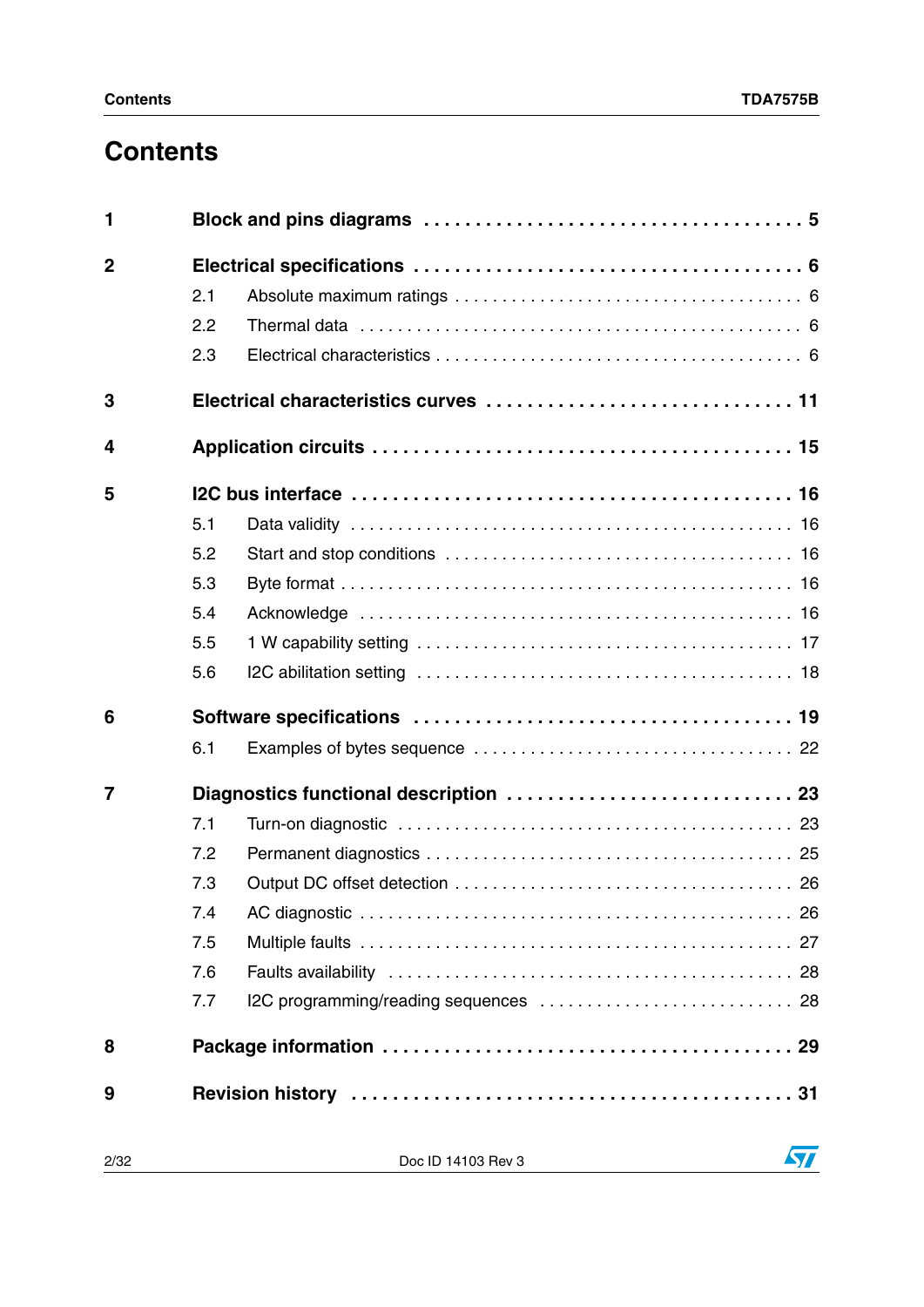# **List of tables**

| Table 1.  |  |
|-----------|--|
| Table 2.  |  |
| Table 3.  |  |
| Table 4.  |  |
| Table 5.  |  |
| Table 6.  |  |
| Table 7.  |  |
| Table 8.  |  |
| Table 9.  |  |
| Table 10. |  |
| Table 11. |  |
|           |  |

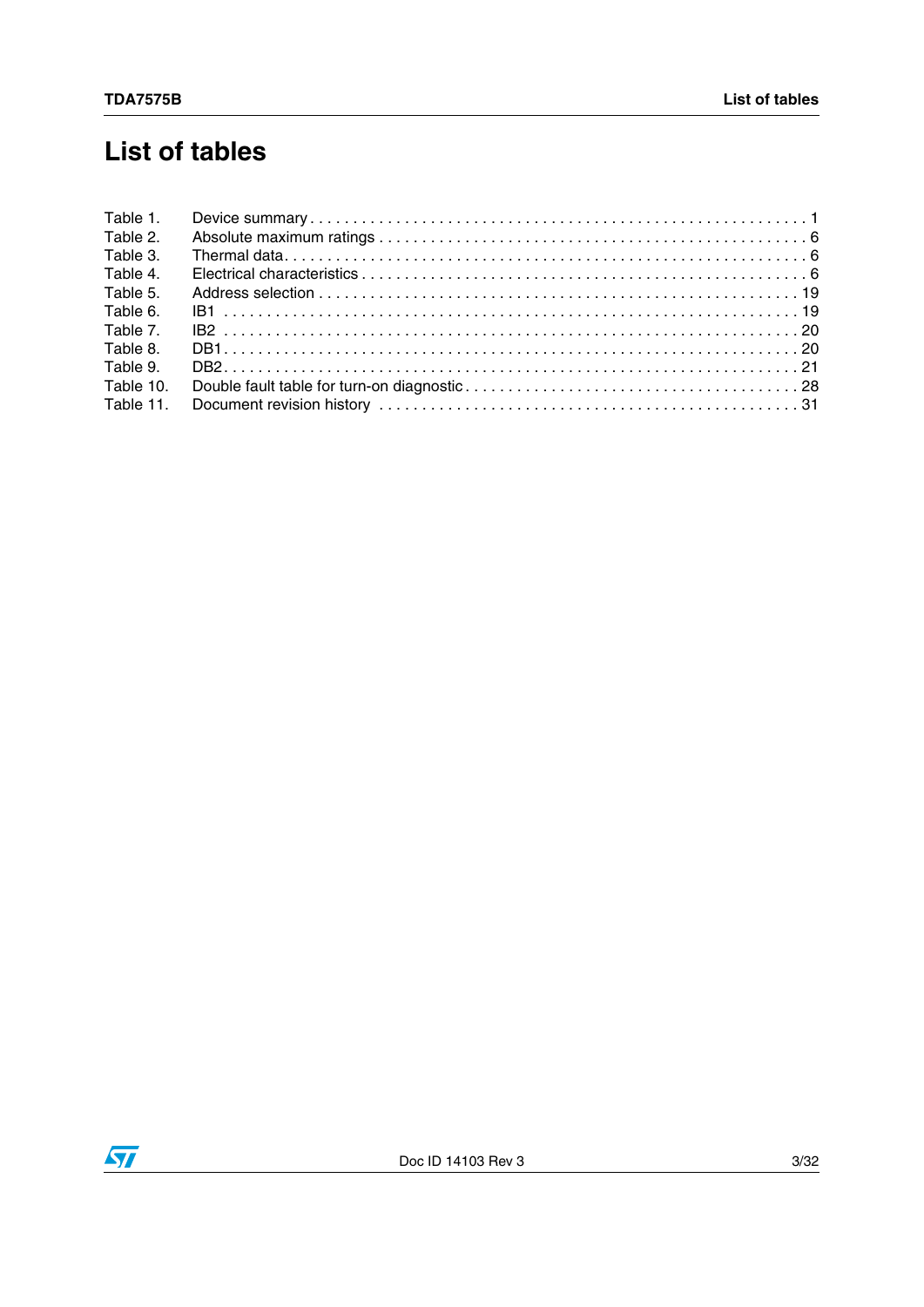# **List of figures**

| Figure 1.  |                                                                                      |  |
|------------|--------------------------------------------------------------------------------------|--|
| Figure 2.  |                                                                                      |  |
| Figure 3.  |                                                                                      |  |
| Figure 4.  |                                                                                      |  |
| Figure 5.  |                                                                                      |  |
| Figure 6.  |                                                                                      |  |
| Figure 7.  |                                                                                      |  |
| Figure 8.  |                                                                                      |  |
| Figure 9.  |                                                                                      |  |
| Figure 10. |                                                                                      |  |
| Figure 11. |                                                                                      |  |
| Figure 12. |                                                                                      |  |
| Figure 13. |                                                                                      |  |
| Figure 14. |                                                                                      |  |
| Figure 15. |                                                                                      |  |
| Figure 16. |                                                                                      |  |
| Figure 17. |                                                                                      |  |
| Figure 18. |                                                                                      |  |
| Figure 19. |                                                                                      |  |
| Figure 20. |                                                                                      |  |
| Figure 21. | Power dissipation vs. average output power (Audio program simulation, $4\Omega$ ) 14 |  |
| Figure 22. | Power dissipation vs. average output power (Audio program simulation, $2Q$ ) 14      |  |
| Figure 23. | ITU R-ARM frequency response, weighting filter for transient pop 14                  |  |
| Figure 24. |                                                                                      |  |
| Figure 25. |                                                                                      |  |
| Figure 26. |                                                                                      |  |
| Figure 27. |                                                                                      |  |
| Figure 28. |                                                                                      |  |
| Figure 29. |                                                                                      |  |
| Figure 30. | SVR and output behavior - case 1: without turn-on diagnostic23                       |  |
| Figure 31. | SVR and output pin behavior - case 2: with turn-on diagnostic 24                     |  |
| Figure 32. |                                                                                      |  |
| Figure 33. |                                                                                      |  |
| Figure 34. |                                                                                      |  |
| Figure 35. |                                                                                      |  |
| Figure 36. | Restart timing with diagnostic enable (permanent)25                                  |  |
| Figure 37. |                                                                                      |  |
| Figure 38. | Current detection low: load impedance  Z  vs. output peak voltage 27                 |  |
| Figure 39. | PowerSO36 (slug up) mechanical data and package dimensions 29                        |  |
| Figure 40. | Flexiwatt27 (vertical) mechanical data and package dimensions30                      |  |



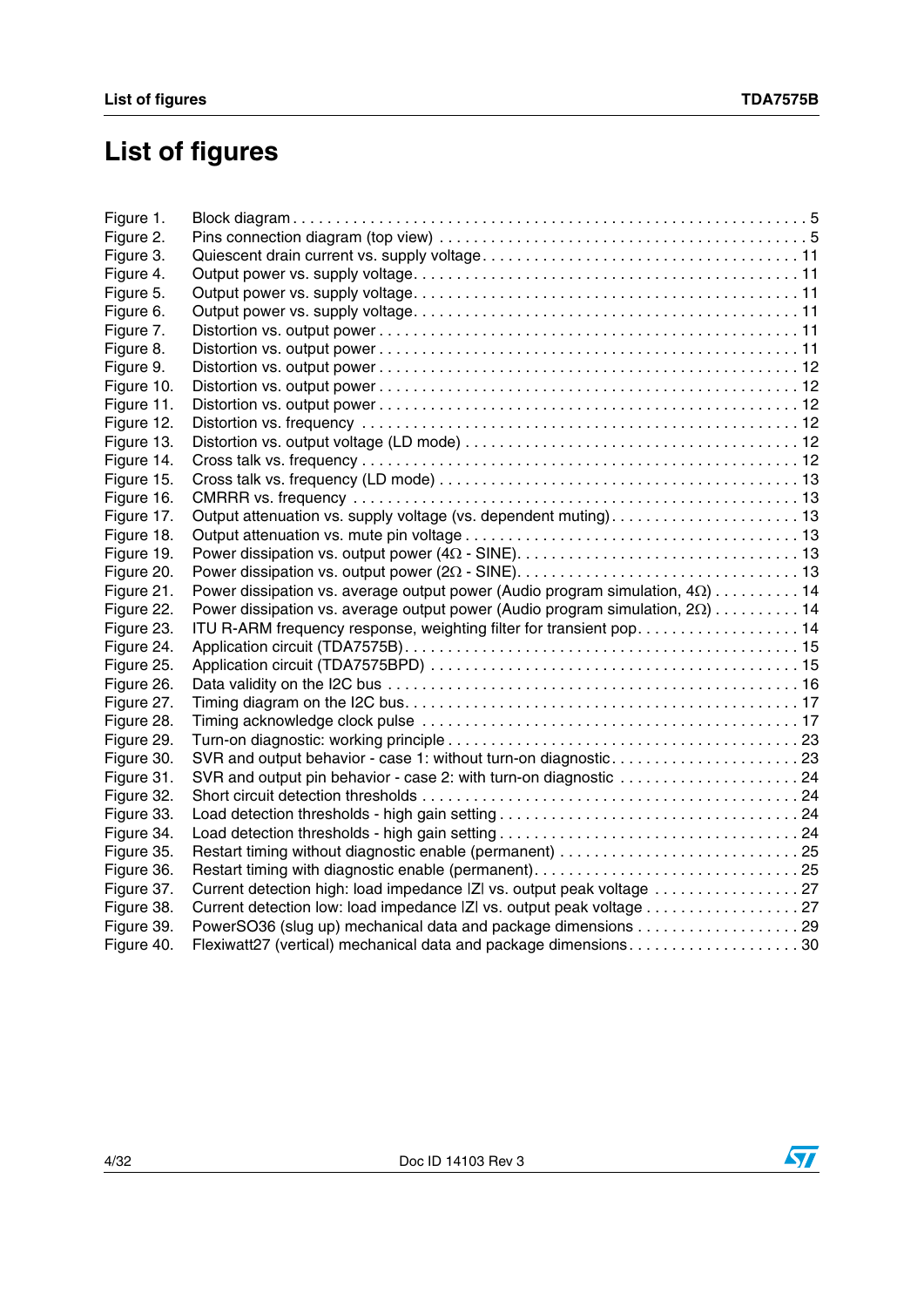## <span id="page-4-0"></span>**1 Block and pins diagrams**

<span id="page-4-1"></span>



<span id="page-4-2"></span>



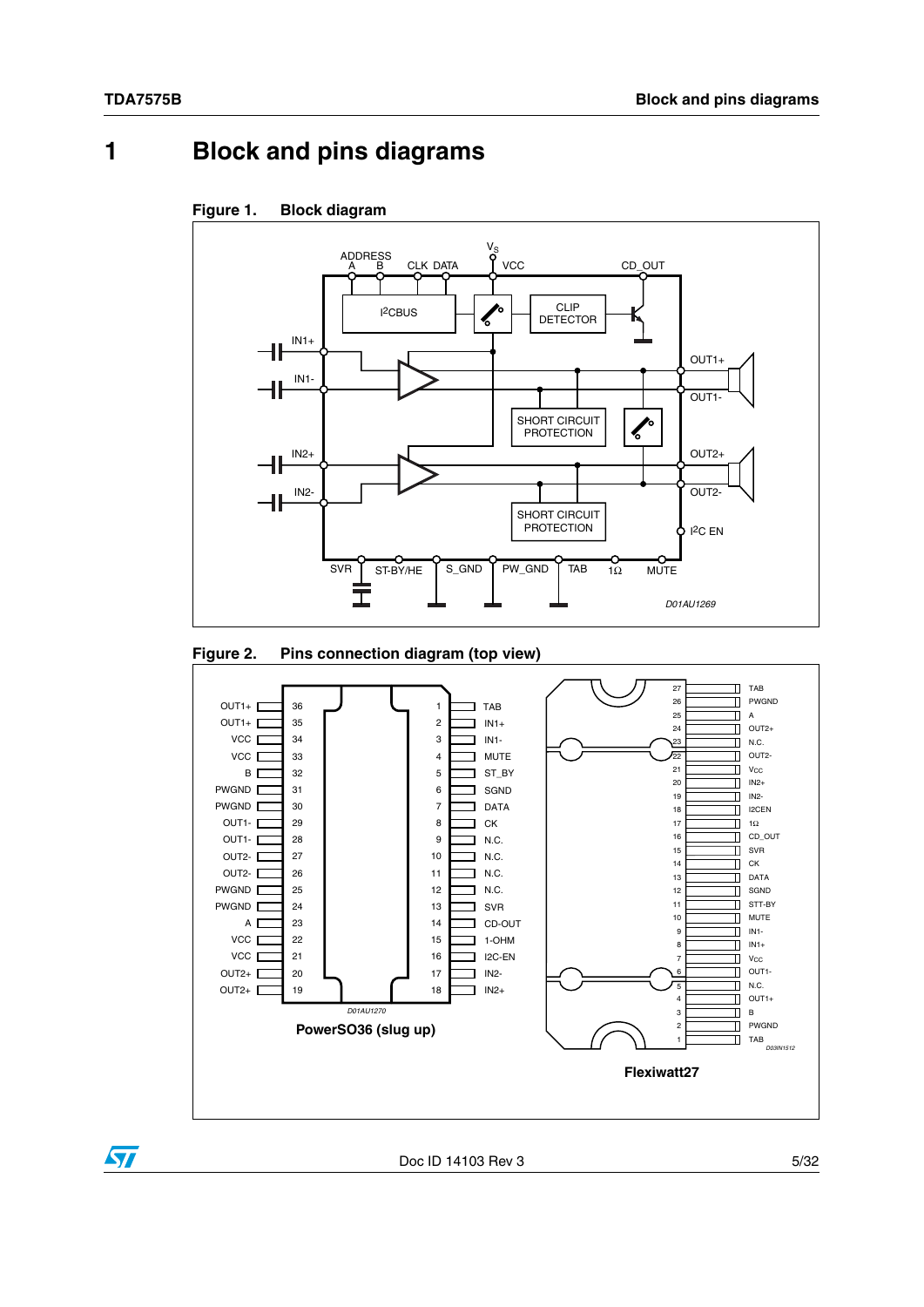# <span id="page-5-0"></span>**2 Electrical specifications**

### <span id="page-5-1"></span>**2.1 Absolute maximum ratings**

<span id="page-5-4"></span>

| Table 2. | Absolute maximum ratings |  |
|----------|--------------------------|--|
|          |                          |  |

| Symbol                                | <b>Parameter</b>                                    | Value        | <b>Unit</b> |
|---------------------------------------|-----------------------------------------------------|--------------|-------------|
| $V_{op}$                              | Operating supply voltage                            | 18           | v           |
| $V_S$                                 | DC supply voltage                                   | 28           | v           |
| $V_{\rm peak}$                        | Peak supply voltage (for $t = 50$ ms)               | 50           | v           |
| $V_{CK}$                              | CK pin voltage                                      | 6            | v           |
| V <sub>DATA</sub>                     | Data pin voltage                                    | 6            | v           |
| $I_{\rm O}$                           | Output peak current (not repetitive $t = 100$ ms)   | 8            | A           |
| $I_{\rm O}$                           | Output peak current (repetitive f > 10 Hz)          | 6            | A           |
| $P_{\text{tot}}$                      | Power dissipation $T_{\text{case}} = 70 \text{ °C}$ | 86           | w           |
| ${\sf T}_{\sf stg},\,{\sf T}_{\sf j}$ | Storage and junction temperature                    | $-55$ to 150 | °C          |

### <span id="page-5-2"></span>**2.2 Thermal data**

<span id="page-5-5"></span>

| Table 3. | <b>Thermal data</b> |  |
|----------|---------------------|--|
|          |                     |  |

| Svmbol                 | <b>Parameter</b>                    |     | PowerSO36 | <b>Flexiwatt 27</b> | Unit |
|------------------------|-------------------------------------|-----|-----------|---------------------|------|
| th i-case <sup>-</sup> | Thermal resistance junction-to-case | Max |           |                     | °C/W |

### <span id="page-5-3"></span>**2.3 Electrical characteristics**

 $V_S = 14.4$  V; f = 1 kHz; R<sub>L</sub> = 4  $\Omega$ ; T<sub>amb</sub>= 25 °C unless otherwise specified.

<span id="page-5-6"></span>

| <b>Electrical characteristics</b><br>Table 4. |  |
|-----------------------------------------------|--|
|-----------------------------------------------|--|

| Symbol  | <b>Parameter</b>              | <b>Test condition</b>                                                                                         | Min.     | Typ.           | Max. | <b>Unit</b> |  |  |
|---------|-------------------------------|---------------------------------------------------------------------------------------------------------------|----------|----------------|------|-------------|--|--|
|         | <b>Power amplifier</b>        |                                                                                                               |          |                |      |             |  |  |
| $V_S$   | Supply voltage range          |                                                                                                               | 8        | ٠              | 18   | v           |  |  |
| $I_d$   | Total quiescent drain current | $\blacksquare$                                                                                                | 50       | 130            | 200  | mA          |  |  |
| $P_{o}$ | Output power                  | Max. power <sup>(1)</sup>                                                                                     | 35       | 40             |      | W           |  |  |
|         |                               | THD = $10\%$<br>THD = $1\%$ ; BTL mode                                                                        | 25       | 28<br>22       |      | W           |  |  |
|         |                               | $R_1 = 2 \Omega$ ; THD 10 %<br>$R_L$ = 2 $\Omega$ ; THD 1 %<br>$R_L$ = 2 $\Omega$ ; Max. power <sup>(1)</sup> | 45<br>70 | 50<br>37<br>75 |      | w           |  |  |

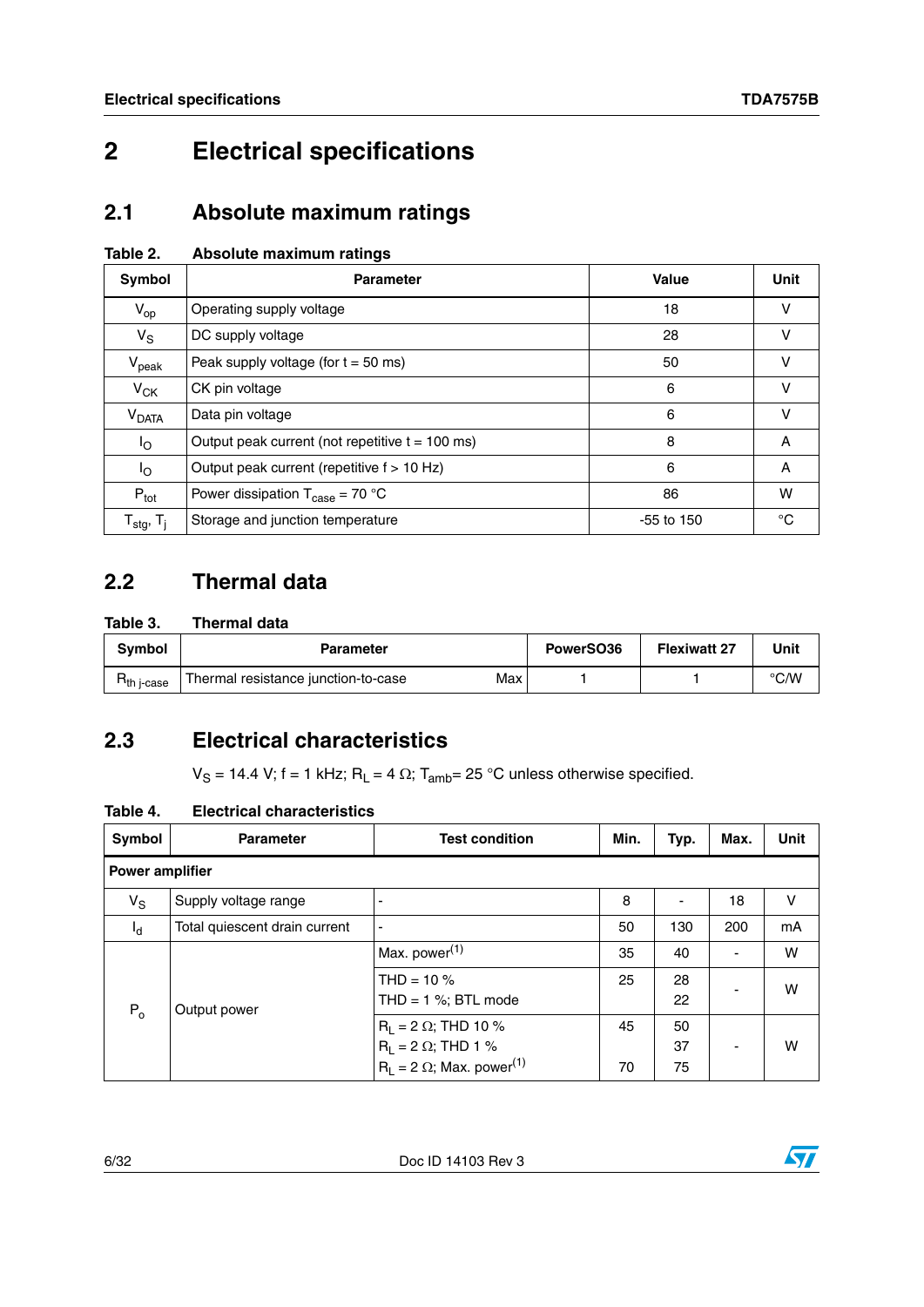| <b>Symbol</b>    | <b>Parameter</b>                               | <b>Test condition</b>                                                                                                                              | Min.           | Typ.                | Max.       | Unit        |
|------------------|------------------------------------------------|----------------------------------------------------------------------------------------------------------------------------------------------------|----------------|---------------------|------------|-------------|
| $P_0$            | Output power                                   | Single channel configuration<br>$(1 \Omega \text{ pin} > 2.5 \text{ V}); \text{ R}_{L} = 1 \Omega;$<br><b>THD 3 %</b><br>Max. power <sup>(1)</sup> | 80<br>140      | 84<br>150           |            | W           |
|                  |                                                | $P_0 = 1-12$ W; STD mode<br>HE mode; $P_0 = 1-2$ W<br>HE mode; $P_0 = 4-8$ W                                                                       |                | 0.03<br>0.03<br>0.5 | 0.1<br>0.1 | %           |
| <b>THD</b>       | Total harmonic distortion                      | $P_0 = 1 - 12$ W, f = 10 kHz                                                                                                                       |                | 0.15                | 0.5        | $\%$        |
|                  |                                                | $R_1 = 2$ ; HE mode; $P_0 = 3$ W                                                                                                                   |                | 0.03                | 0.5        | $\%$        |
|                  |                                                | Single channel configuration<br>$(1 \Omega \text{ pin} > 2.5 \text{ V}); \text{ R}_{L} = 1;$<br>$P_0 = 4 - 30$ W                                   | ۰              | 0.02                | 0.1        | $\%$        |
| $C_T$            | Cross talk                                     | $R_q = 600 \Omega$ ; $P_o = 1 W$                                                                                                                   | 60             | 75                  |            | dB          |
| $R_{IN}$         | Input impedance                                |                                                                                                                                                    | 60             | 100                 | 130        | kΩ          |
| $G_{V1}$         | Voltage gain 1 (default)                       |                                                                                                                                                    | 25             | 26                  | 27         | dB          |
| $\Delta G_{V1}$  | Voltage gain match 1                           |                                                                                                                                                    | $-1$           | 0                   | 1          | dB          |
| $G_{V2}$         | Voltage gain 2                                 | $\blacksquare$                                                                                                                                     | 11             | 12                  | 13         | dB          |
| $\Delta G_{V2}$  | Voltage gain match 2                           |                                                                                                                                                    | $-1$           | 0                   | 1          | dB          |
| E <sub>IN1</sub> | Output noise voltage gain 1                    | $R_q = 600 \Omega$ ; $G_v = 26 dB$<br>filter 20 to 22 kHz                                                                                          | -              | 40                  | 60         | $\mu$ V     |
| E <sub>IN2</sub> | Output noise voltage gain 2                    | $R_q = 600 \Omega$ ; G <sub>v</sub> = 12d B<br>filter 20 to 22 kHz                                                                                 | -              | 15                  | 25         | $\mu$ V     |
| <b>SVR</b>       | Supply voltage rejection                       | f = 100 Hz to 10 kHz; $V_r$ = 1 Vpk;<br>$R_q = 600 \Omega$                                                                                         | 50             | 60                  | -          | dB          |
| <b>BW</b>        | Power bandwidth                                | $(-3 dB)$                                                                                                                                          | 100            |                     | ÷,         | <b>KHz</b>  |
| $A_{SB}$         | Standby attenuation                            |                                                                                                                                                    | 90             | 100                 |            | dB          |
| $I_{SB}$         | Standby current consumption                    | $V_{\text{st-by}} = 0 V$                                                                                                                           |                | 2                   | 10         | μA          |
| $A_{\mathsf{M}}$ | Mute attenuation                               |                                                                                                                                                    | 80             | 90                  |            | dB          |
| $V_{OS}$         | Offset voltage                                 | Mute and play                                                                                                                                      | $-45$          | $\mathbf 0$         | 45         | mV          |
| $V_{AM}$         | Min. supply mute threshold                     |                                                                                                                                                    | $\overline{7}$ | 7.5                 | 8          | V           |
| <b>CMRR</b>      | Input CMRR                                     | $V_{CM}$ = 1 Vpk-pk; R <sub>q</sub> = 0 $\Omega$                                                                                                   | 56             | 60                  |            | dB          |
| $V_{MC}$         | Maximum common mode input<br>level             | $f = 1$ kHz                                                                                                                                        |                |                     | 1          | <b>Vrms</b> |
| <b>SR</b>        | Slew rate                                      | ÷,                                                                                                                                                 | 1.5            | 4                   | -          | $V/\mu s$   |
| $\Delta V_{OS}$  | During mute on/off output offset<br>voltage    | ITU R-ARM weighted                                                                                                                                 | $-10$          | -                   | $+10$      | mV          |
|                  | During standby on/off output<br>offset voltage | see Figure 23                                                                                                                                      | $-10$          |                     | $+10$      | mV          |

**Table 4. Electrical characteristics (continued)**

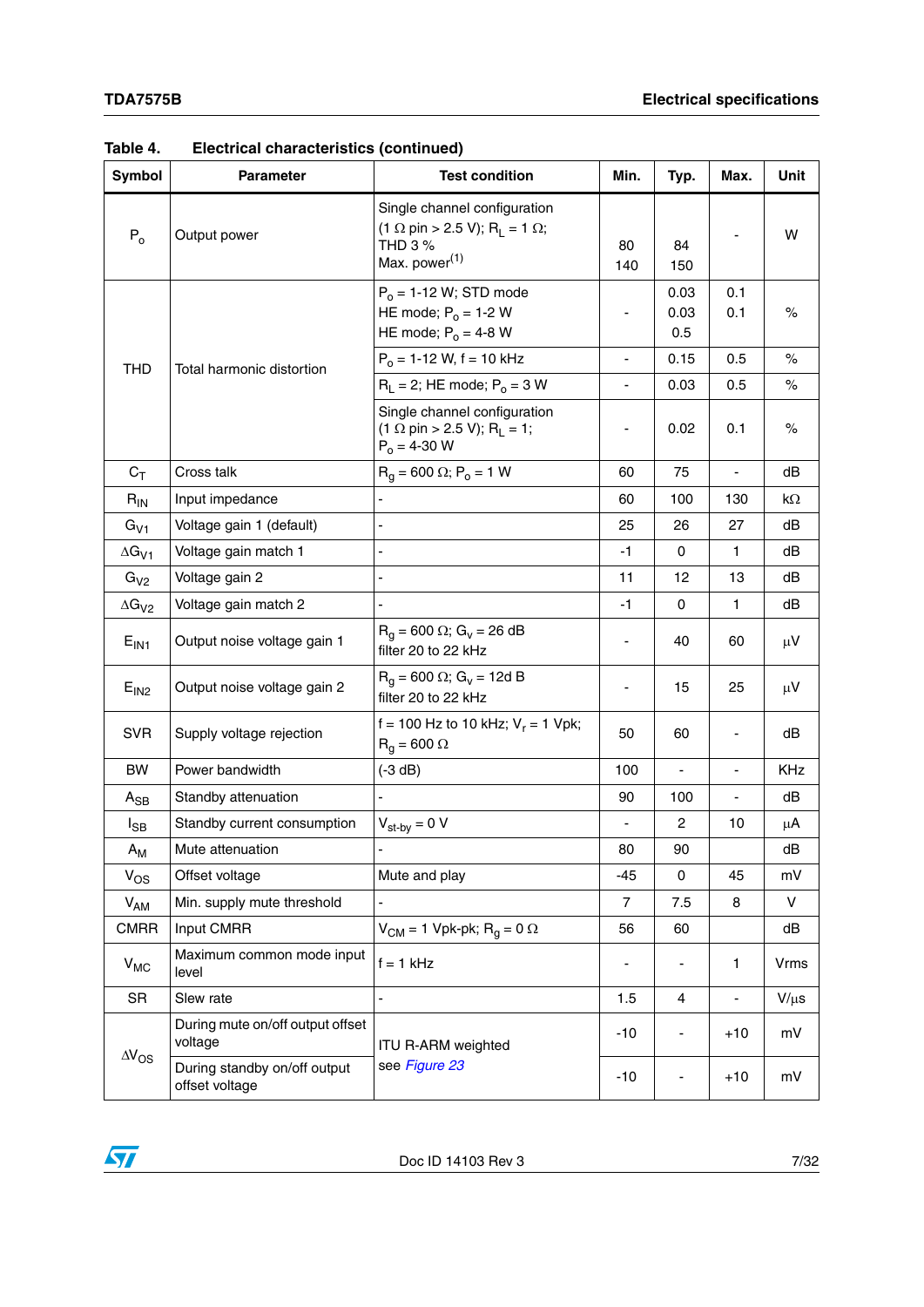| Symbol           | Parameter                                                  | <b>Test condition</b>                                                                                                                  | Min.                         | Typ.                         | Max.                     | Unit         |
|------------------|------------------------------------------------------------|----------------------------------------------------------------------------------------------------------------------------------------|------------------------------|------------------------------|--------------------------|--------------|
| $T_{ON}$         | Turn on delay                                              | D2 (IB1) 0 to 1                                                                                                                        |                              | 15                           | 40                       | ms           |
| <b>TOFF</b>      | Turn off delay                                             | D2 (IB1) 1 to 0                                                                                                                        |                              | 15                           | 40                       | ms           |
| $V_{OFF}$        | Standby pin for standby                                    |                                                                                                                                        | 0                            | ÷,                           | 1.5                      | $\vee$       |
| $V_{SB}$         | Standby pin for standard bridge                            | $\frac{1}{2}$                                                                                                                          | 3.5                          | $\qquad \qquad \blacksquare$ | 5                        | $\vee$       |
| $V_{HE}$         | Standby pin for high-efficiency                            |                                                                                                                                        | $\overline{7}$               | $\qquad \qquad \blacksquare$ | 18                       | V            |
|                  | Standby pin current                                        | $1.5 < V_{\text{st-by/HE}} < 18$ V                                                                                                     | $\overline{7}$               | 160                          | 200                      | $\mu$ A      |
| $I_{\bigcirc}$   | Standby pin current                                        | $V_{\text{st-by}}$ < 1.5 V                                                                                                             | -10                          | 0                            | 10                       | $\mu$ A      |
| $V_m$            | Mute pin voltage for mute mode                             |                                                                                                                                        | $\mathbf 0$                  |                              | 1.5                      | $\vee$       |
| $V_m$            | Mute pin voltage for play mode                             |                                                                                                                                        | 3.5                          | ÷,                           | 18                       | $\vee$       |
| $I_m$            | Mute pin current (standby)                                 | $V_{\text{mute}} = 0 \text{ V}, V_{\text{st-by}} < 1.5 \text{ V}$                                                                      | -5                           | 0                            | 5                        | $\mu$ A      |
| $I_m$            | Mute pin current (operative)                               | 0 V < $V_{\text{mute}}$ < 18 V, $V_{\text{st-by}}$ > 3.5 V                                                                             | ÷,                           | 65                           | 100                      | $\mu$ A      |
| $V_{I2C}$        | I <sup>2</sup> C pin voltage for I <sup>2</sup> C disabled |                                                                                                                                        | 0                            | ä,                           | 1.5                      | V            |
| V <sub>12C</sub> | I <sup>2</sup> C pin voltage for I <sup>2</sup> C enabled  |                                                                                                                                        | 2.5                          |                              | 18                       | $\vee$       |
| $I^2C$           | $I2C$ pin current (standby)                                | 0V < $I^2C$ EN < 18V, $V_{\text{stby}}$ < 1.5V                                                                                         | -5                           | 0                            | 5                        | $\mu$ A      |
| $I^2C$           | l <sup>2</sup> C pin current (operative)                   | $1^2C$ EN <18V, V <sub>st-bv</sub> >3.5V                                                                                               | $\overline{7}$               | 11                           | 15                       | $\mu$ A      |
| $V_{1\Omega}$    | 1 $\Omega$ pin voltage for 2ch mode                        |                                                                                                                                        | $\mathbf 0$                  | $\blacksquare$               | 1.5                      | $\vee$       |
| $V_{1\Omega}$    | 1 $\Omega$ pin voltage for 1 $\Omega$ mode                 | ÷,                                                                                                                                     | 2.5                          | $\overline{\phantom{0}}$     | 18                       | V            |
| $I_{1\Omega}$    | 1 $\Omega$ pin current (standby)                           | 0 V < 1 $\Omega$ < 18 V, V <sub>s-tby</sub> < 1.5 V                                                                                    | -5                           | 0                            | 5                        | $\mu$ A      |
| $I_{1\Omega}$    | 1 $\Omega$ pin current (operative)                         | 1 $\Omega$ < 18 V, V <sub>st-by</sub> > 3.5 V                                                                                          | $\overline{7}$               | 11                           | 15                       | $\mu$ A      |
| La               |                                                            | Low logic level                                                                                                                        | $\mathbf 0$                  |                              | 1.5                      | $\vee$       |
| Ha               | A pin voltage                                              | High logic level                                                                                                                       | 2.5                          | ÷,                           | 18                       | $\mathsf{V}$ |
| la               | A pin current (standby)                                    | $0V < A < 18V$ , $V_{\text{stby}} < 1.5 V$                                                                                             | $-5$                         | 0                            | 5                        | $\mu$ A      |
| la               | A pin current (operative)                                  | A<18V, $V_{\text{st-by}} > 3.5V$                                                                                                       | $\overline{7}$               | 11                           | 15                       | $\mu A$      |
| Lb               | B pin voltage                                              | Low logic level                                                                                                                        | 0                            | ä,                           | 1.5                      | $\vee$       |
| Hb               |                                                            | High logic level                                                                                                                       | 2.5                          |                              | 18                       | $\vee$       |
| Ib               | B pin current (standby)                                    | $0 V < B < 18 V, V_{s-tby} < 1.5 V$                                                                                                    | $-5$                         | $\mathsf 0$                  | 5                        | $\mu$ A      |
| Ib               | B pin current (operative)                                  | $B < 18$ V, $V_{st-bv} > 3.5$ V                                                                                                        | $\overline{7}$               | 11                           | 15                       | $\mu$ A      |
| $T_W$            | Thermal warning                                            | $\overline{a}$                                                                                                                         | $\qquad \qquad \blacksquare$ | 150                          | $\overline{\phantom{0}}$ | $^{\circ}C$  |
| $T_{\sf PI}$     | Thermal protection intervention                            |                                                                                                                                        |                              | 170                          | ÷                        | $^{\circ}C$  |
| <b>I</b> CDH     | Clip pin high leakage current                              | CD off, 0 V < $V_{CD}$ < 5.5 V                                                                                                         | -15                          | 0                            | 15                       | μA           |
| <b>I</b> CDL     | Clip pin low sink current                                  | CD on; $V_{CD}$ < 300 mV                                                                                                               | 1                            |                              |                          | mA           |
|                  |                                                            | $DO (IB1) = 0$                                                                                                                         | 0.8                          | 1.3                          | 2.5                      | $\%$         |
| CD               | Clip detect THD level                                      | $D0 (IB1) = 1$                                                                                                                         | 5                            | 10                           | 15                       | $\%$         |
|                  |                                                            | (*) Standby pin high enables I <sup>2</sup> C bus; Standby pin low puts the device in standby condition. (see "prog" for more details) |                              |                              |                          |              |

**Table 4. Electrical characteristics (continued)**

8/32 Doc ID 14103 Rev 3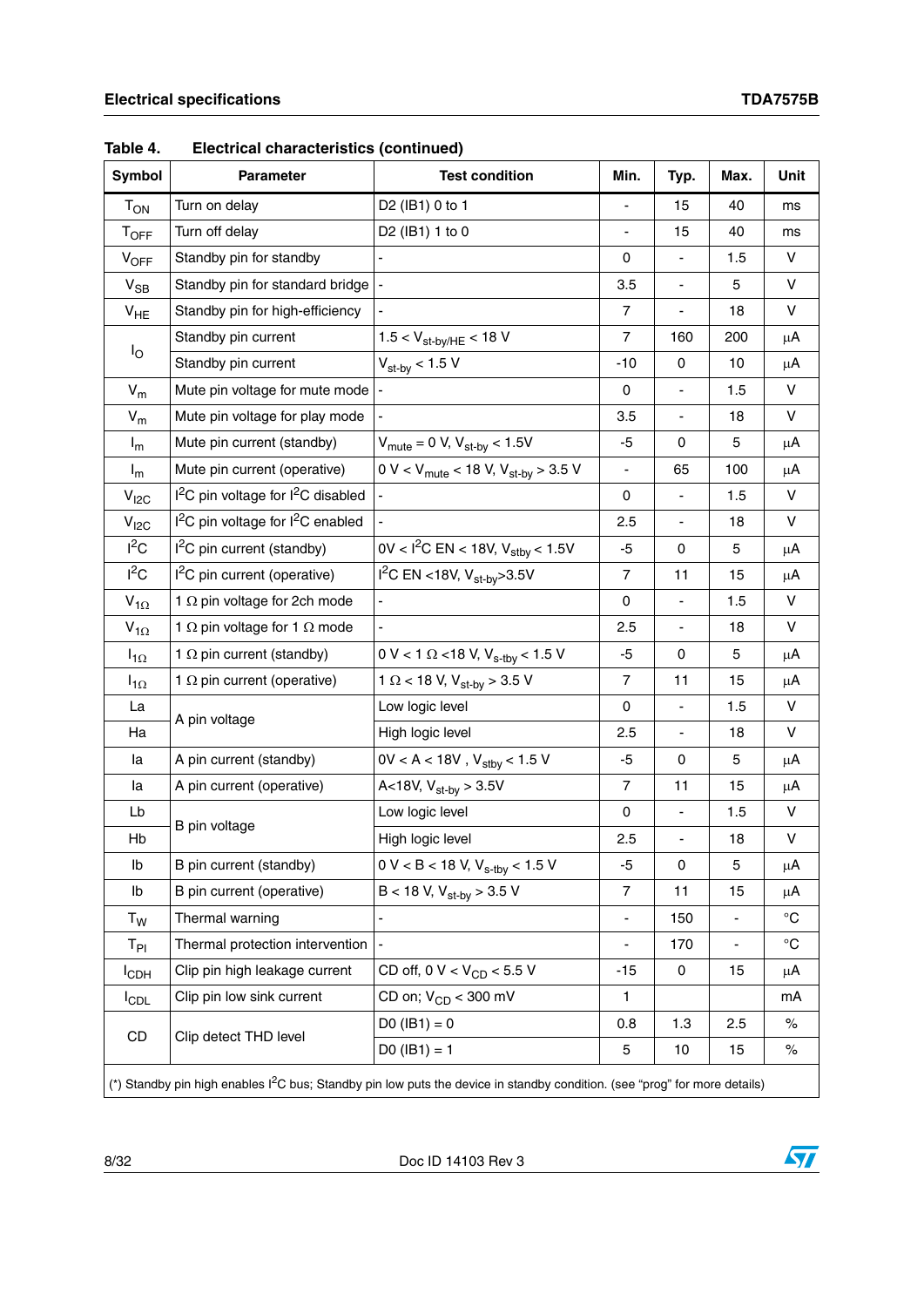| Symbol     | <b>Parameter</b>                                                                                     | <b>Test condition</b>                                                                            | Min.                     | Typ.                         | Max.             | <b>Unit</b> |
|------------|------------------------------------------------------------------------------------------------------|--------------------------------------------------------------------------------------------------|--------------------------|------------------------------|------------------|-------------|
|            | Turn-on diagnostics (Power amplifier mode)                                                           |                                                                                                  |                          |                              |                  |             |
| Pgnd       | Short to GND det. (below this<br>limit, the output is considered in<br>short circuit to GND)         | Power amplifier in standby<br>condition                                                          |                          |                              | 1.2              | $\vee$      |
| Pvs        | Short to Vs det. (above this<br>limit, the output is considered in<br>short circuit to VS)           |                                                                                                  | $V_s -0.9$               |                              |                  | $\vee$      |
| Pnop       | Normal operation<br>thresholds.(within these limits,<br>the output is considered<br>without faults). |                                                                                                  | 1.8                      |                              | $V_{\rm s}$ -1.5 | $\vee$      |
| Lsc        | Shorted load det.                                                                                    |                                                                                                  |                          |                              | 0.5              | Ω           |
| Lop        | Open load det.                                                                                       |                                                                                                  | 130                      |                              |                  | Ω           |
| Lnop       | Normal load det.                                                                                     |                                                                                                  | 1.5                      | ٠                            | 70               | Ω           |
|            | Turn-on diagnostics (Line driver mode)                                                               |                                                                                                  |                          |                              |                  |             |
| Pgnd       | Short to GND det. (below this<br>limit, the output is considered in<br>short circuit to GND)         |                                                                                                  |                          |                              | 1.2              | v           |
| Pvs        | Short to Vs det. (above this<br>limit, the Output is considered<br>in Short Circuit to VS)           |                                                                                                  | $V_s -0.9$               |                              |                  | v           |
| Pnop       | Normal operation<br>thresholds.(within these limits,<br>the output is considered<br>without faults). | Power amplifier in standby                                                                       | 1.8                      |                              | $V_s - 1.5$      | v           |
| <b>Lsc</b> | Shorted load det.                                                                                    |                                                                                                  |                          |                              | 1.5              | Ω           |
| Lop        | Open load det.                                                                                       |                                                                                                  | 400                      | ÷,                           |                  | Ω           |
| Lnop       | Normal load det.                                                                                     |                                                                                                  | 4.5                      | $\qquad \qquad \blacksquare$ | 200              | Ω           |
|            | Permanent diagnostics (Power amplifier mode or line driver mode)                                     |                                                                                                  |                          |                              |                  |             |
| Pgnd       | Short to GND det. (below this<br>limit, the output is considered in<br>short circuit to GND)         | Power amplifier in Mute or Play<br>condition, one or more short<br>circuits protection activated |                          |                              | 1.2              | $\vee$      |
| Pvs        | Short to Vs det. (above this<br>limit, the Output is considered<br>in Short Circuit to VS)           |                                                                                                  | $V_s$ -<br>0.9           |                              |                  | $\vee$      |
| Pnop       | Normal operation<br>thresholds.(Within these limits,<br>the Output is considered<br>without faults). |                                                                                                  | 1.8                      |                              | $V_{\rm s}$ -1.5 | V           |
| Lsc        | Shorted load det.                                                                                    | Pow. amp. mode                                                                                   | $\blacksquare$           | $\frac{1}{2}$                | 0.5              | Ω           |
|            |                                                                                                      | Line driver mode                                                                                 | $\overline{\phantom{0}}$ | $\qquad \qquad \blacksquare$ | 1.5              | $\Omega$    |

#### **Table 4. Electrical characteristics (continued)**

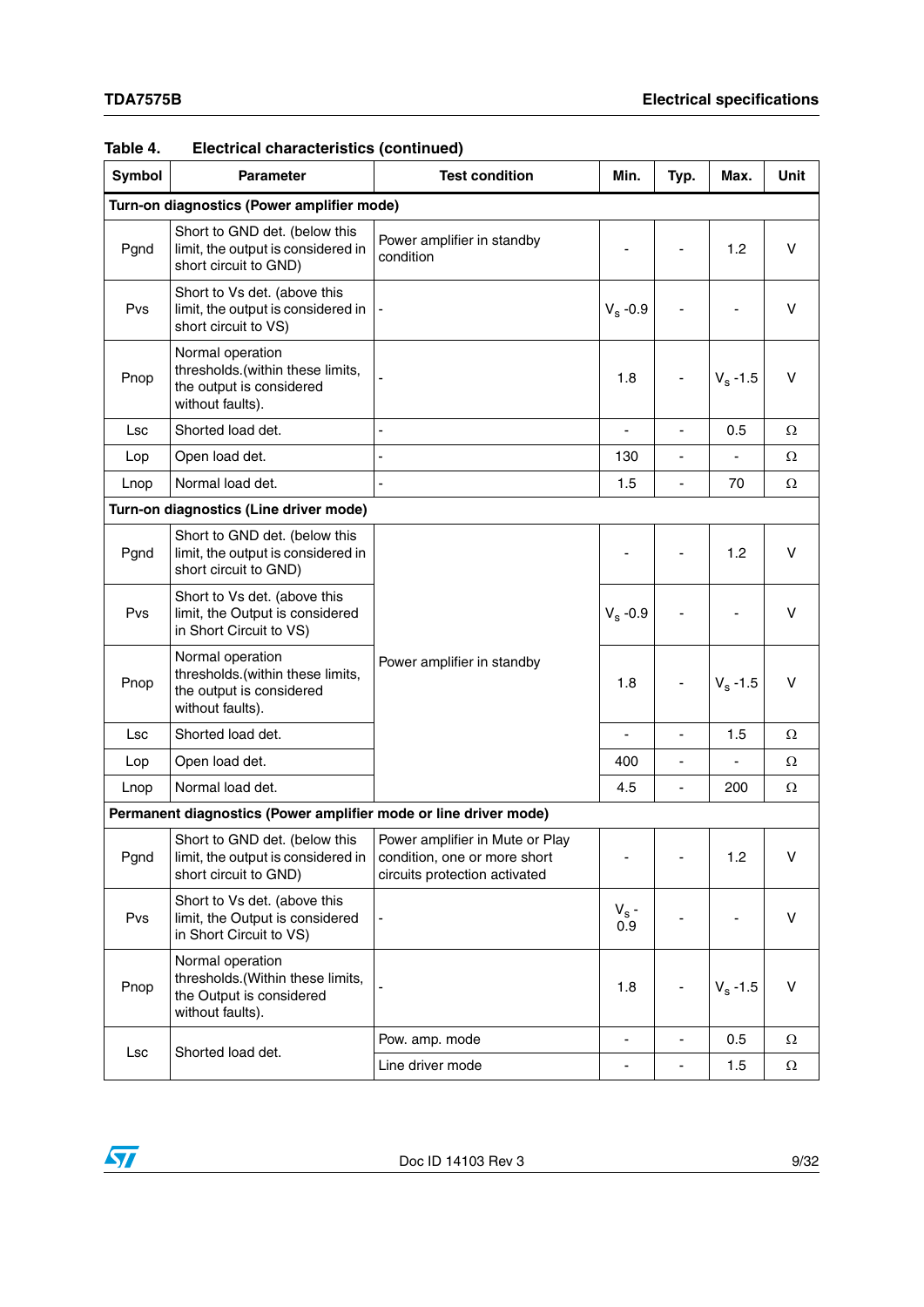| Symbol             | <b>Parameter</b>              | Test condition                                              | Min. | Typ.                     | Max.                     | Unit       |  |  |  |
|--------------------|-------------------------------|-------------------------------------------------------------|------|--------------------------|--------------------------|------------|--|--|--|
| $V_{\rm O}$        | Offset detection              | Power amplifier in play condition<br>AC input signals $= 0$ | ±1.5 | ±2                       | ±2.5                     | v          |  |  |  |
| <sup>I</sup> NLH   | Normal load current detection | $V_{\Omega}$ < (V <sub>S</sub> - 5)pk IB2 (D0) = 0          | 500  | $\overline{\phantom{a}}$ | $\overline{\phantom{0}}$ | mA         |  |  |  |
| $I_{NLL}$          | Normal load current detection | $V_{\Omega}$ < (V <sub>S</sub> - 5)pk IB2 (D0) = 1          | 250  | $\overline{\phantom{a}}$ | ٠                        | mA         |  |  |  |
| $I_{OLH}$          | Open load current detection   | $V_{\Omega}$ < (V <sub>S</sub> - 5)pk IB2 (D0) = 0          |      | $\overline{\phantom{a}}$ | 250                      | mA         |  |  |  |
| $I_{\text{OLL}}$   | Open load current detection   | $V_{\Omega}$ < (V <sub>S</sub> - 5)pk IB2 (D0) = 1          |      | $\overline{\phantom{a}}$ | 125                      | mA         |  |  |  |
|                    | $I2C$ bus interface           |                                                             |      |                          |                          |            |  |  |  |
| $f_{\mathsf{SCL}}$ | Clock frequency               |                                                             |      |                          | 400                      | <b>kHz</b> |  |  |  |
| $V_{IL}$           | Input low voltage             |                                                             | ٠    | $\overline{\phantom{a}}$ | 1.5                      | v          |  |  |  |
| $V_{\text{IH}}$    | Input high voltage            |                                                             | 2.3  | ٠                        | $\blacksquare$           | v          |  |  |  |

#### **Table 4. Electrical characteristics (continued)**

1. Saturated sqare wave output.

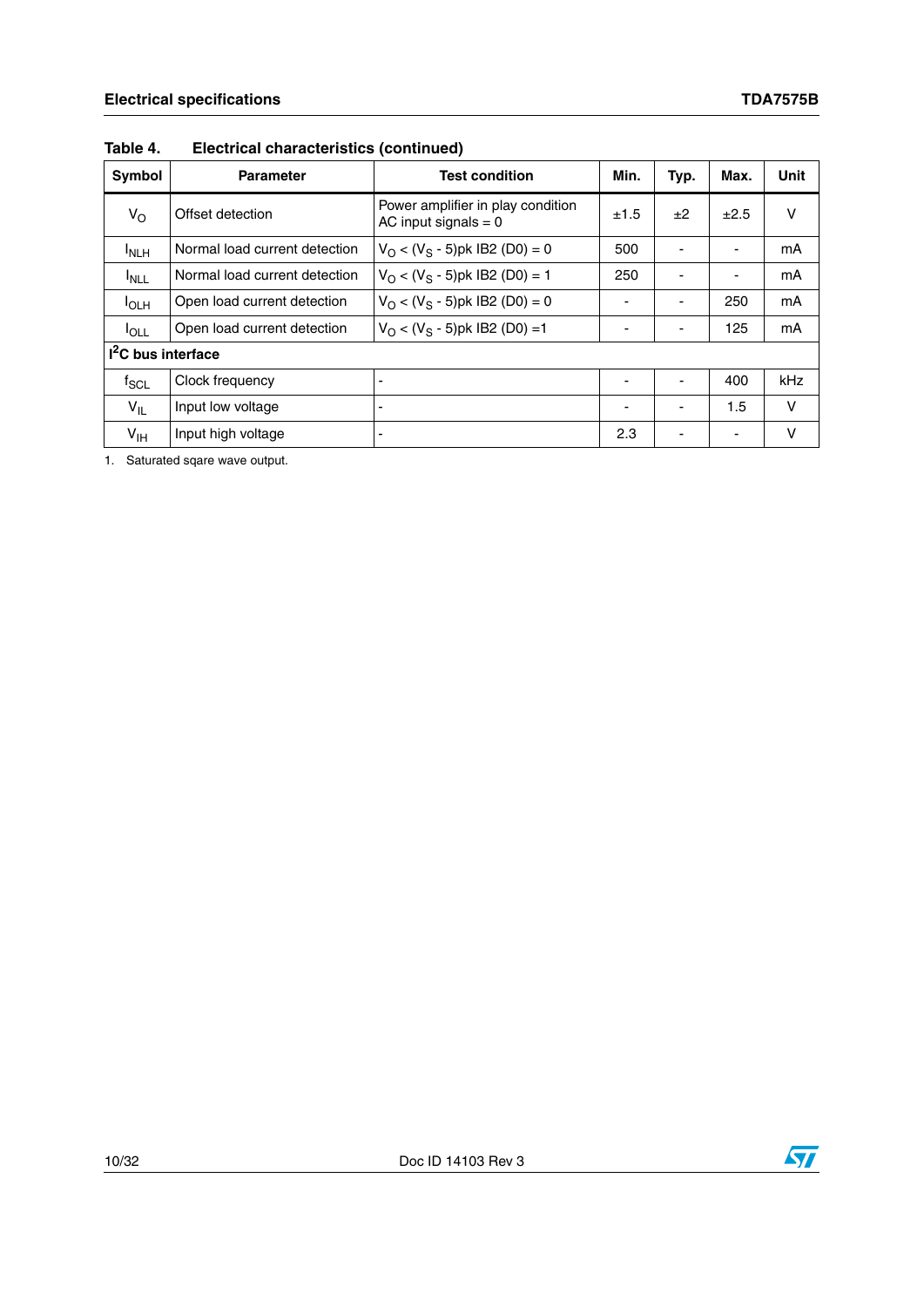### <span id="page-10-0"></span>**3 Electrical characteristics curves**

<span id="page-10-2"></span><span id="page-10-1"></span>**Figure 3. Quiescent drain current vs. supply voltage Figure 4. Output power vs. supply voltage**





<span id="page-10-4"></span><span id="page-10-3"></span>





<span id="page-10-5"></span>





<span id="page-10-6"></span>Doc ID 14103 Rev 3 11/32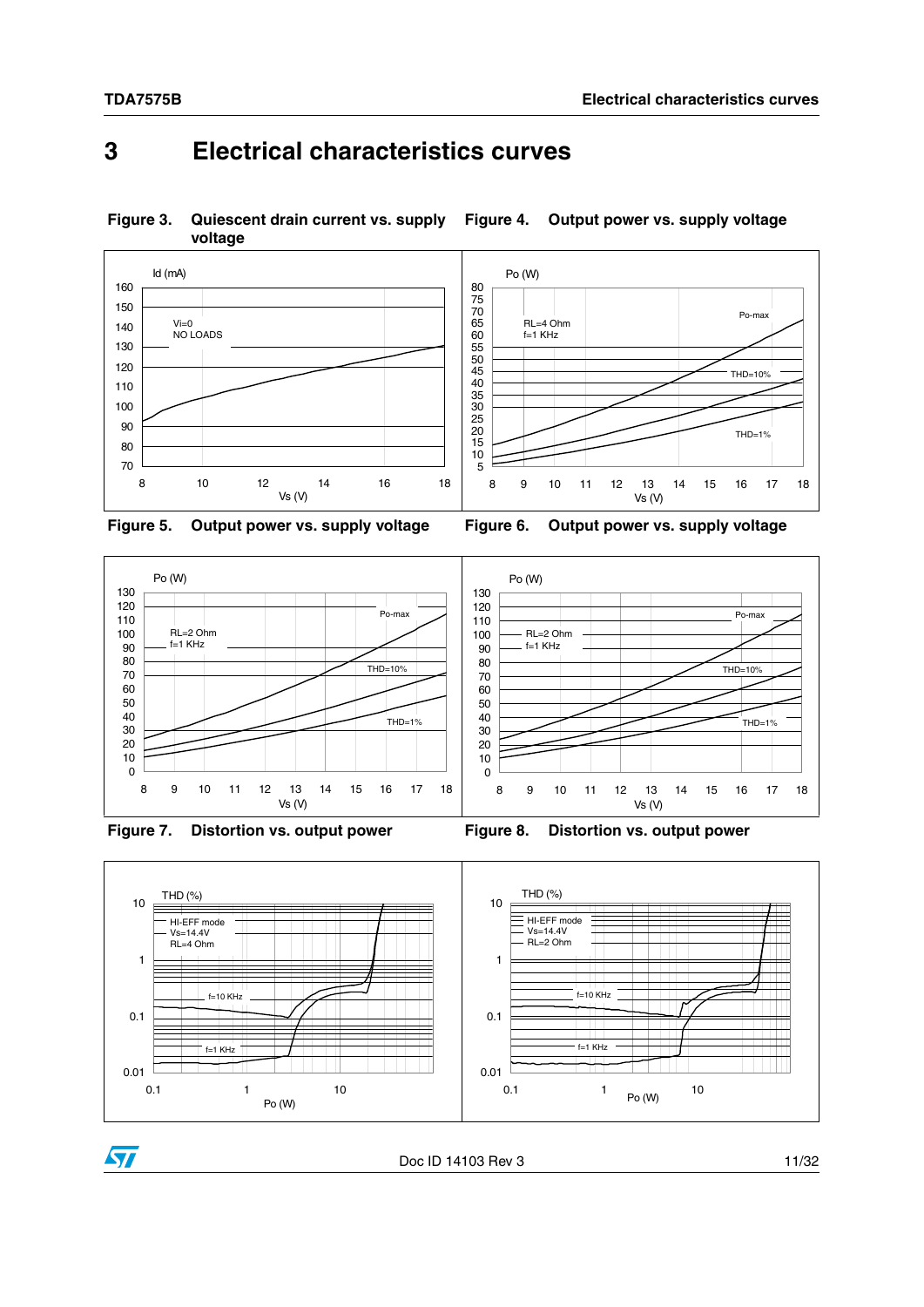#### <span id="page-11-1"></span><span id="page-11-0"></span>**Figure 9. Distortion vs. output power Figure 10. Distortion vs. output power**



<span id="page-11-2"></span>



<span id="page-11-4"></span>**Figure 13. Distortion vs. output voltage (LD mode)**

<span id="page-11-5"></span><span id="page-11-3"></span>



12/32 Doc ID 14103 Rev 3

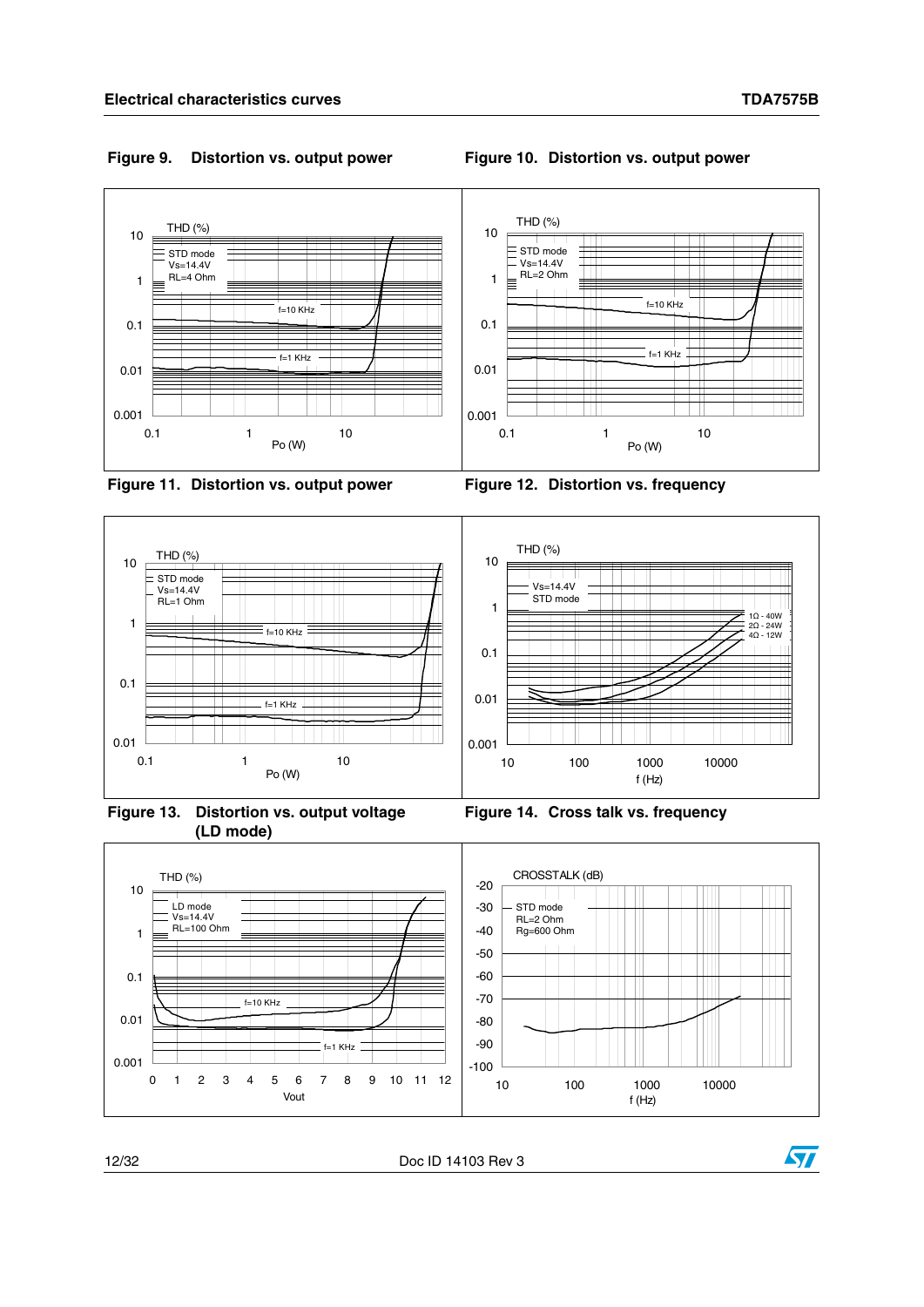

#### <span id="page-12-0"></span>**Figure 15. Cross talk vs. frequency (LD mode)**

<span id="page-12-1"></span>**Figure 16. CMRRR vs. frequency**

<span id="page-12-2"></span>**Figure 17. Output attenuation vs. supply voltage (vs. dependent muting)**

<span id="page-12-5"></span><span id="page-12-3"></span>**Figure 18. Output attenuation vs. mute pin voltage**



<span id="page-12-4"></span>**Figure 19. Power dissipation vs. output power Figure 20. Power dissipation vs. output power (4 - SINE) (2 - SINE)**



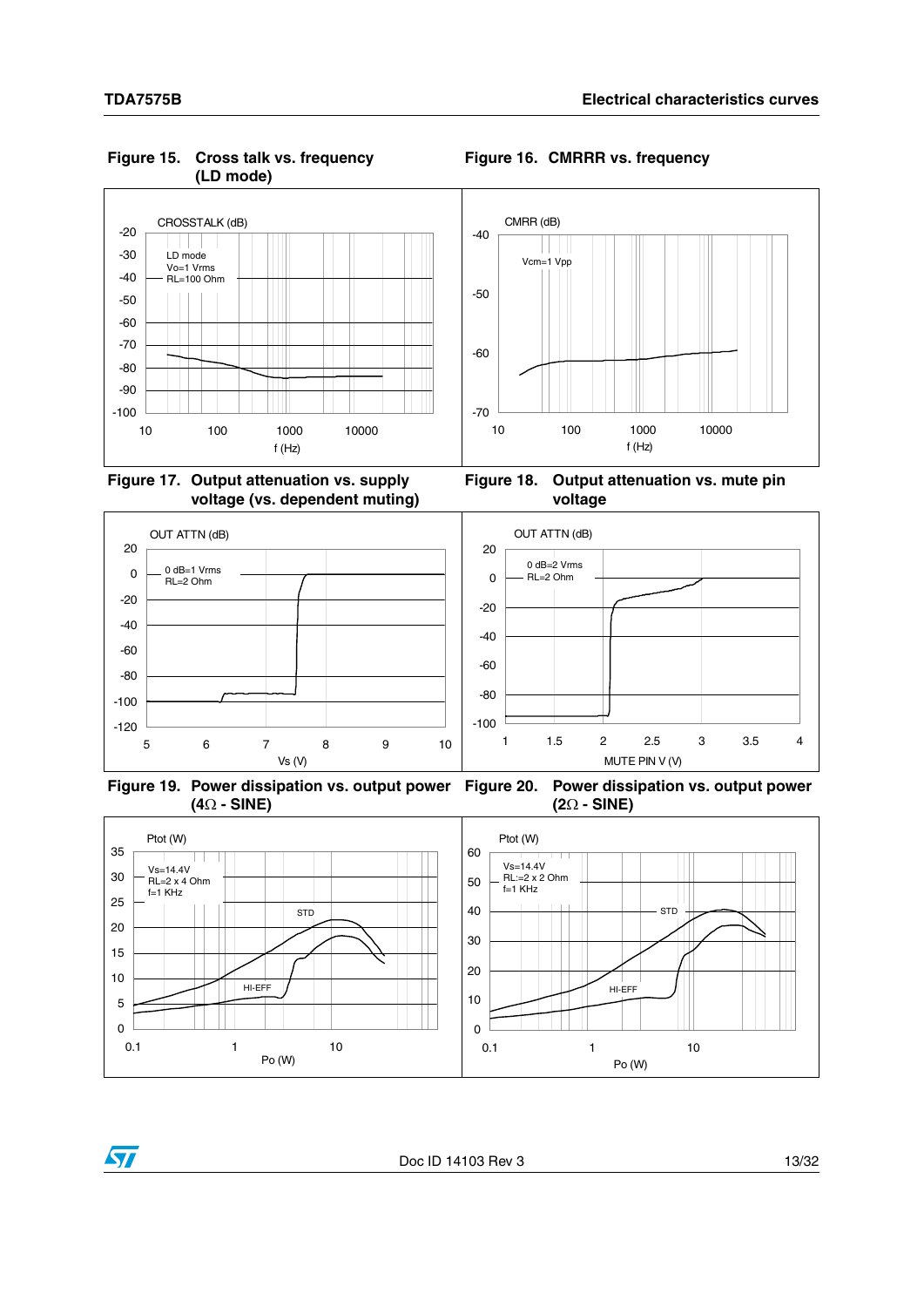#### <span id="page-13-0"></span>**Figure 21. Power dissipation vs. average output power (Audio program simulation, 4)**

<span id="page-13-1"></span>



<span id="page-13-2"></span>**Figure 23. ITU R-ARM frequency response, weighting filter for transient pop**





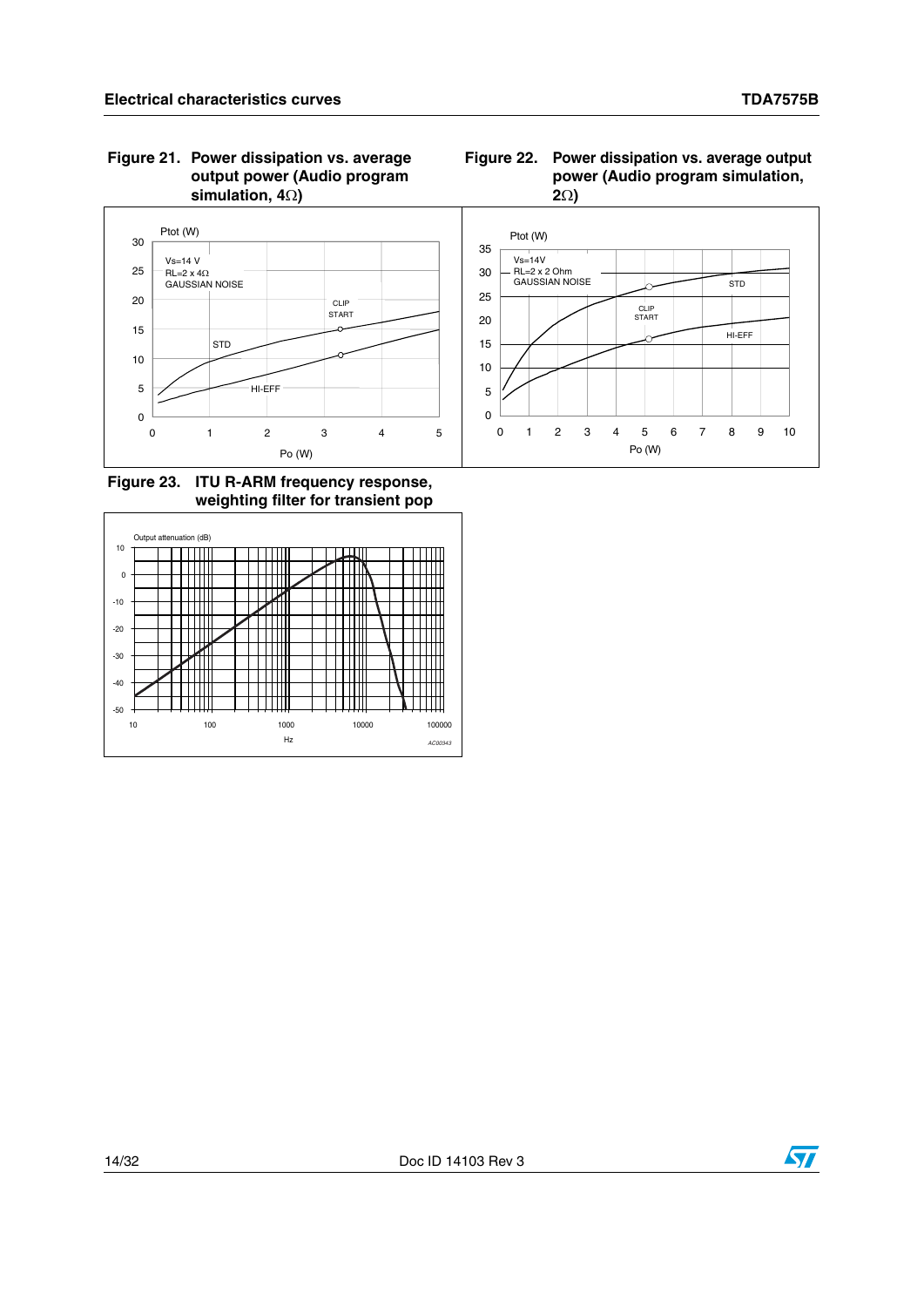# <span id="page-14-0"></span>**4 Application circuits**

<span id="page-14-1"></span>



#### <span id="page-14-2"></span>**Figure 25. Application circuit (TDA7575BPD)**



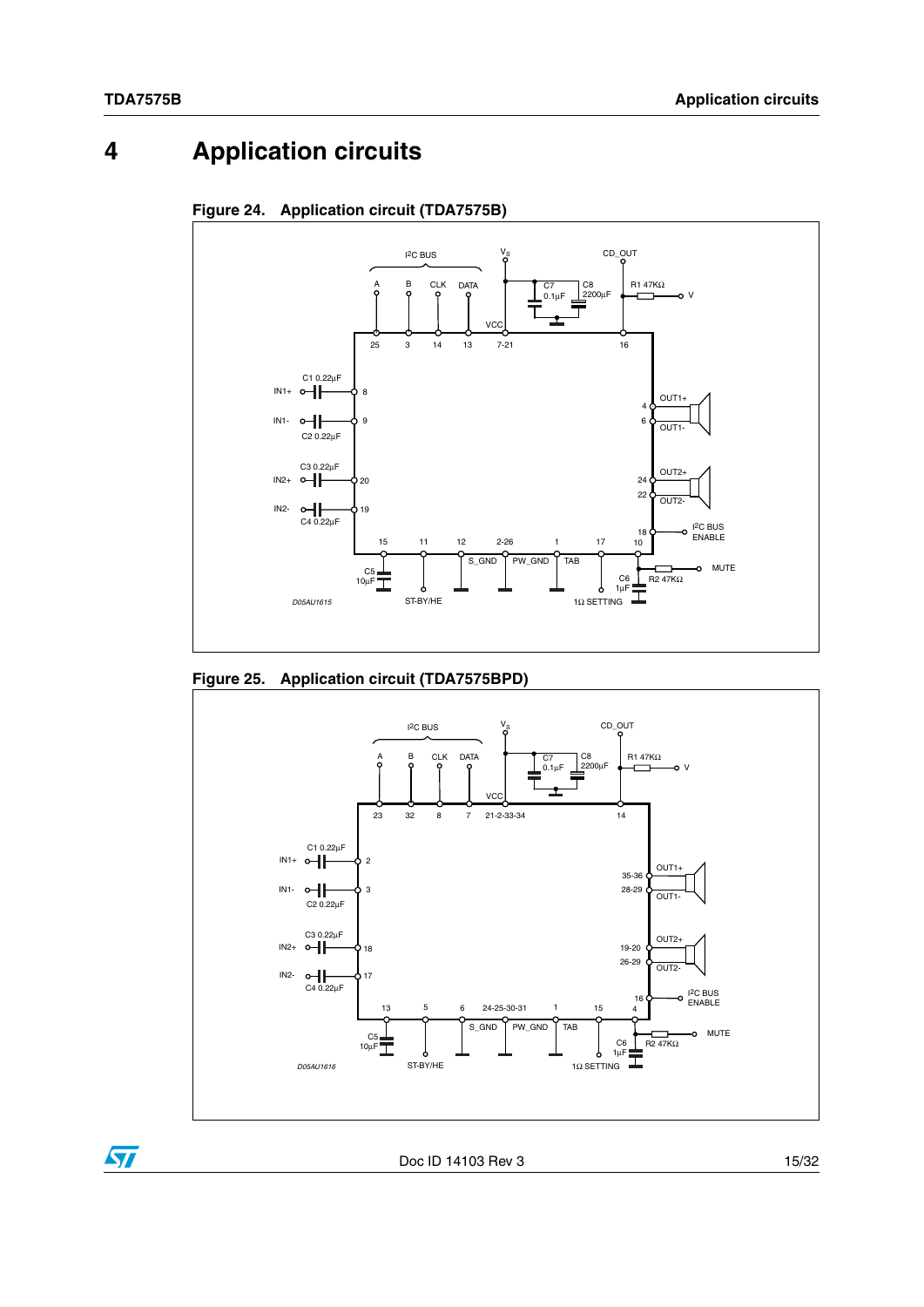# <span id="page-15-0"></span>**5 I2C bus interface**

Data transmission from microprocessor to the TDA7575B and vice versa takes place through the 2 wires  $I^2C$  BUS interface, consisting of the two lines SDA and SCL (pull-up resistors to positive supply voltage must be connected).

#### <span id="page-15-1"></span>**5.1 Data validity**

As shown by *[Figure 26](#page-15-5)*, the data on the SDA line must be stable during the high period of the clock.

The high and low state of the data line can only change when the clock signal on the SCL line is low.

#### <span id="page-15-2"></span>**5.2 Start and stop conditions**

As shown by *[Figure 27](#page-16-1)* a start condition is a high to low transition of the SDA line while SCL is high.

The stop condItion Is A Low To High Transition of the SDA line while SCL is high.

#### <span id="page-15-3"></span>**5.3 Byte format**

Every byte transferred to the SDA line must contain 8 bits. Each byte must be followed by an acknowledge bit. The MSB is transferred first.

### <span id="page-15-4"></span>**5.4 Acknowledge**

The transmitter<sup>(\*)</sup> puts a resistive HIGH level on the SDA line during the acknowledge clock pulse (see *[Figure 28](#page-16-2)*). The receiver(\*\*) the acknowledges has to pull-down (LOW) the SDA line during the acknowledge clock pulse, so that the SDA line is stable LOW during this clock pulse.

- (\*) Transmitter
	- $=$  master ( $\mu$ P) when it writes an address to the TDA7575B
	- $=$  slave (TDA7575B) when the  $\mu$ P reads a data byte from TDA7575B

- = slave (TDA7575B) when the µP writes an address to the TDA7575B
- $=$  master ( $\mu$ P) when it reads a data byte from TDA7575B

#### <span id="page-15-5"></span>**Figure 26. Data validity on the I2C bus**





<sup>(\*\*)</sup> Receiver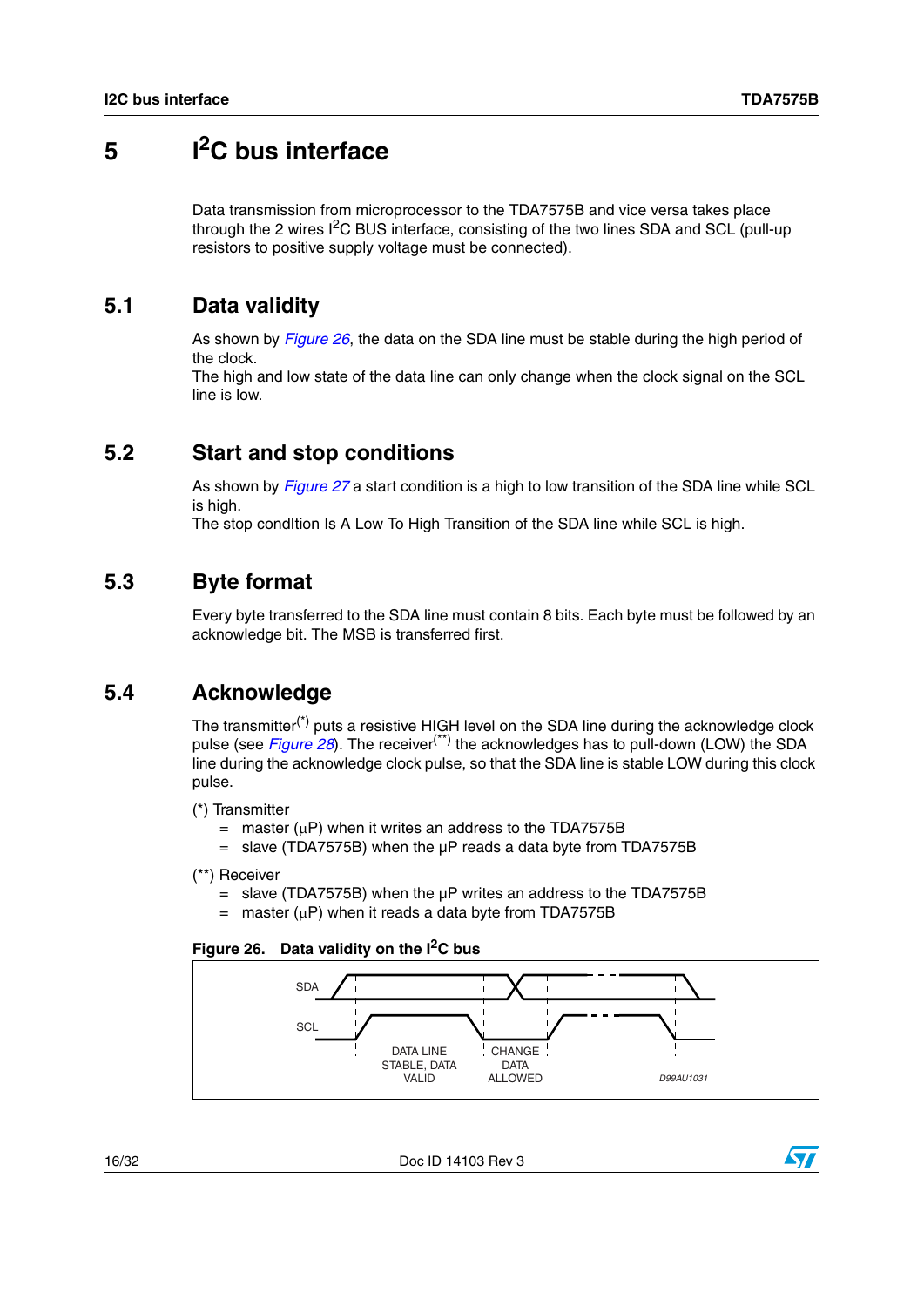<span id="page-16-1"></span>



<span id="page-16-2"></span>



### <span id="page-16-0"></span>**5.5 1 capability setting**

It is possible to drive 1 $\Omega$  load paralleling the outputs into a single channel.

In order to implement this feature, outputs are to be connected on the board as follows:

- OUT1+ (pin 35 and pin 36) shorted to OUT2+ (pin 19 and pin 20)
- OUT1- (pin 28 and pin 29) shorted to OUT2- (pin 26 and pin 27).

It is recommended to minimize the impedance on the board between OUT2 and the load in order to minimize THD distortion. It is also recommended to control the maximum mismatch impedance between  $V_{CC}$  pins (pin 21/pin 22 respect to pin 33/pin 34) and between PWGND pins (pin 24/pin 25 respect to pin 30/pin 31), mismatch that must not exceed a value of 20 m $\Omega$ .

With 1  $\Omega$  feature settled the active input is IN2 (pin 17 and pin 18), therefore IN1 pins should be let floating.

It is possible to set the load capability acting on 1  $\Omega$  pin as follows:

1  $\Omega$  pin (pin 15) < 1.5 V: two channels mode (for a minimum load of 2  $\Omega$ )

1  $\Omega$  pin (pin 15) > 2.5 V: one channel mode (for 1  $\Omega$  load).

It is to remember that 1

Ohm function is a hardware selection.

Therefore it is recommended to leave  $1\Omega$  pin floating or shorted to GND to set the two channels mode configuration, or to short 1 $\Omega$  pin to V<sub>CC</sub> to set the one channel (1 $\Omega$ ) configuration.

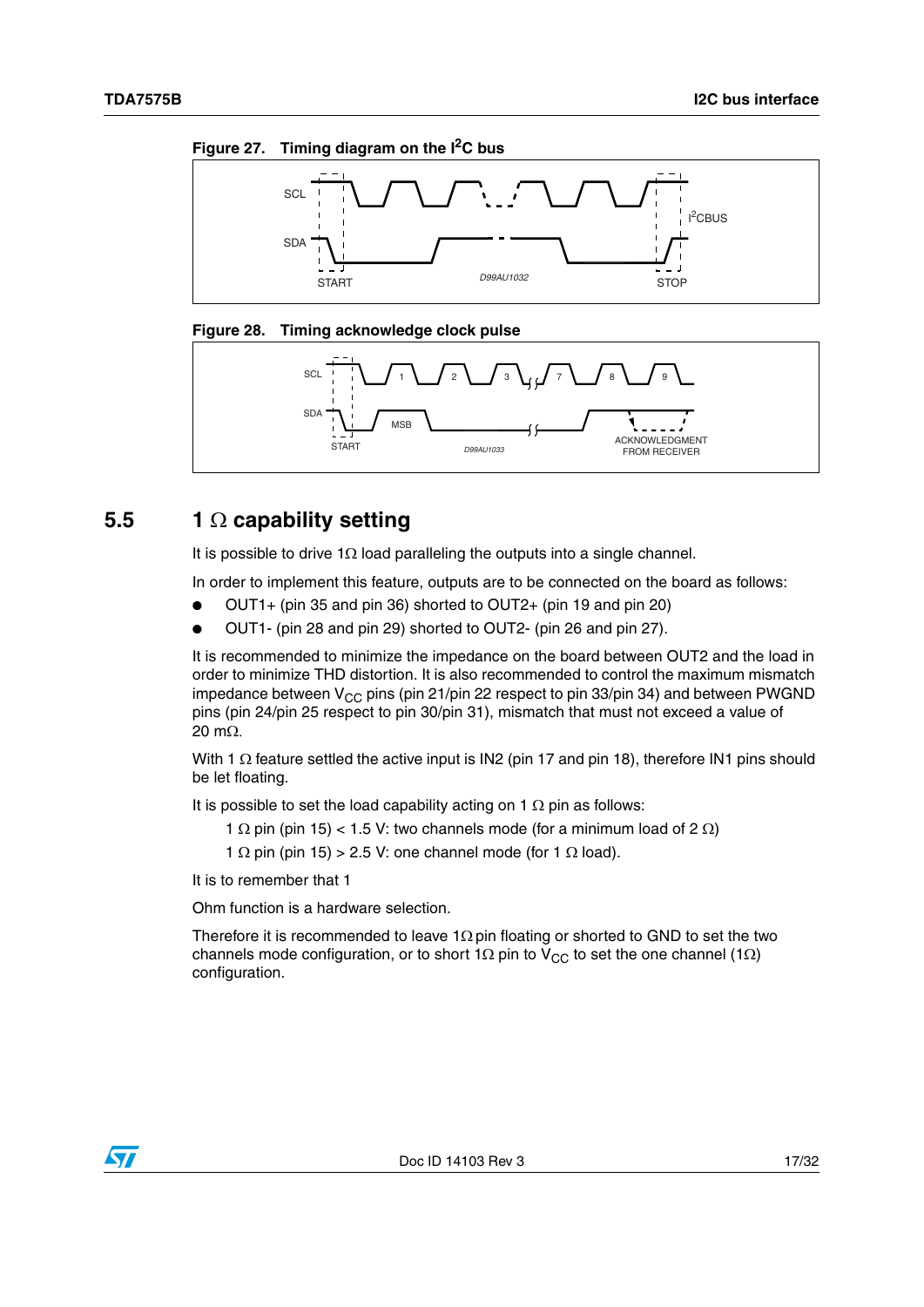## <span id="page-17-0"></span>**5.6 I2C abilitation setting**

It is possible to disable the  $1^2C$  interface by acting on  $1^2C$  pin (pin 16) and control the TDA7575B by means of the usual standby and mute pins. In order to activate or deactivate this feature,  $I^2C$  pin must be set as follows:

- $\bullet$  I<sup>2</sup>C pin (pin 16) < 1.5V: I<sup>2</sup>C bus interface deactivated
- $\bullet$  I<sup>2</sup>C pin (pin 16) > 2.5V: I<sup>2</sup>C bus interface activated

It is also possible to let  $I^2C$  pin floating to deactivate the  $I^2C$  bus interface, or to short  $I^2C$  pin to  $V_{CC}$  to activate it.

In particular:

- $\bullet$  I<sup>2</sup>C enabled: I<sup>2</sup>C pin (pin 16) > 2.5 V
	- STD mode:  $V_{\text{st-bv}}$  (pin 5) > 3.5 V, IB2(D1)=0
	- HE mode:  $V_{\text{st-bv}}$  (pin 5) > 3.5 V, IB2(D1)=1
	- Play mode:  $V_{\text{mute}}$  (pin 4) > 3.5 V, IB1 (D2) = 1

The amplifier can always be switched off by putting  $V_{st-bv}$  to 0V, but with  $I^2C$  enabled it can be turn on only through  $I^2C$  (with  $V_{st-bv} > 3.5 V$ ).

- $\bullet$  I<sup>2</sup>C disabled: I<sup>2</sup>C pin (pin 16) < 1.5 V
	- STD mode:  $3.5V <$  standby (pin  $5$ )  $<$  5
	- HE mode:  $V_{\text{stbv}}$  (pin 5) > 7 V
	- Play mode:  $V_{\text{mute}}$  (pin 4) > 3.5 V

For both STD and HE mode the play/mute mode can be set acting on  $V_{\text{mula}}$  pin.

When  $I^2C$  bus is disabled, when a fault is detected pin 14 (CD-OUT) is pulled down by the internal logic circuitry. The faults detected are the short circuit to ground, to  $V_{CC}$  and across the load (after an aver current detection).



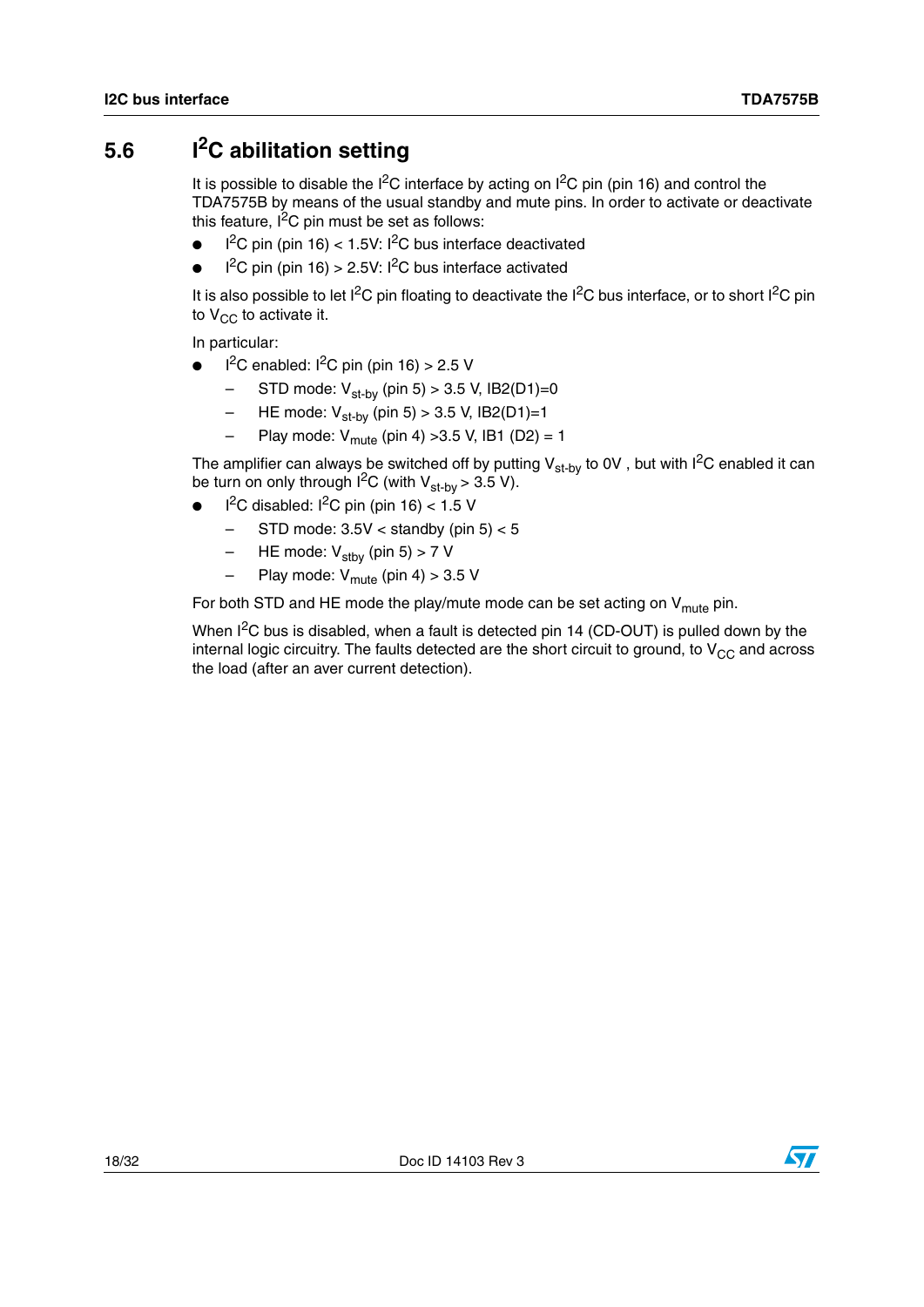# <span id="page-18-0"></span>**6 Software specifications**

All the functions of the TDA7575B are activated by  $I^2C$  interface.

The bit 0 of the "Address Byte" defines if the next bytes are write instruction (from  $\mu$ P to TDA7575B) or read instruction (from TDA7575B to µP).

| 100100         | <b>UNAINDO DESCRIPTI</b> |
|----------------|--------------------------|
| <b>Bit</b>     | <b>Address</b>           |
| A <sub>6</sub> | 1                        |
| A <sub>5</sub> | 1                        |
| A4             | $\pmb{0}$                |
| A <sub>3</sub> | 1                        |
| A2             | $\pmb{0}$                |
| A1             | B                        |
| A <sub>0</sub> | Α                        |
| R/W            | X                        |

<span id="page-18-1"></span>**Table 5. Address selection**

If  $R/W = 0$ , the  $\mu P$  sends 2 "instruction bytes": IB1 and IB2.

<span id="page-18-2"></span>

| Table 6.<br>IB1 |                                                                          |
|-----------------|--------------------------------------------------------------------------|
| <b>Bit</b>      | Instruction decoding bit                                                 |
| D7              | 0                                                                        |
| D <sub>6</sub>  | Diagnostic enable $(D6 = 1)$<br>Diagnostic defeat $(D6 = 0)$             |
| D <sub>5</sub>  | Offset detection enable $(D5 = 1)$<br>Offset detection defeat $(D5 = 0)$ |
| D <sub>4</sub>  | Gain = $26$ dB (D4 = 0)<br>Gain = $12$ dB (D4 = 1)                       |
| D <sub>3</sub>  | 0                                                                        |
| D <sub>2</sub>  | Mute $(D2 = 0)$<br>Unmute $(D2 = 1)$                                     |
| D1              | 0                                                                        |
| D <sub>0</sub>  | $CD 2\% (D0 = 0)$<br>$CD 10\% (D0 = 1)$                                  |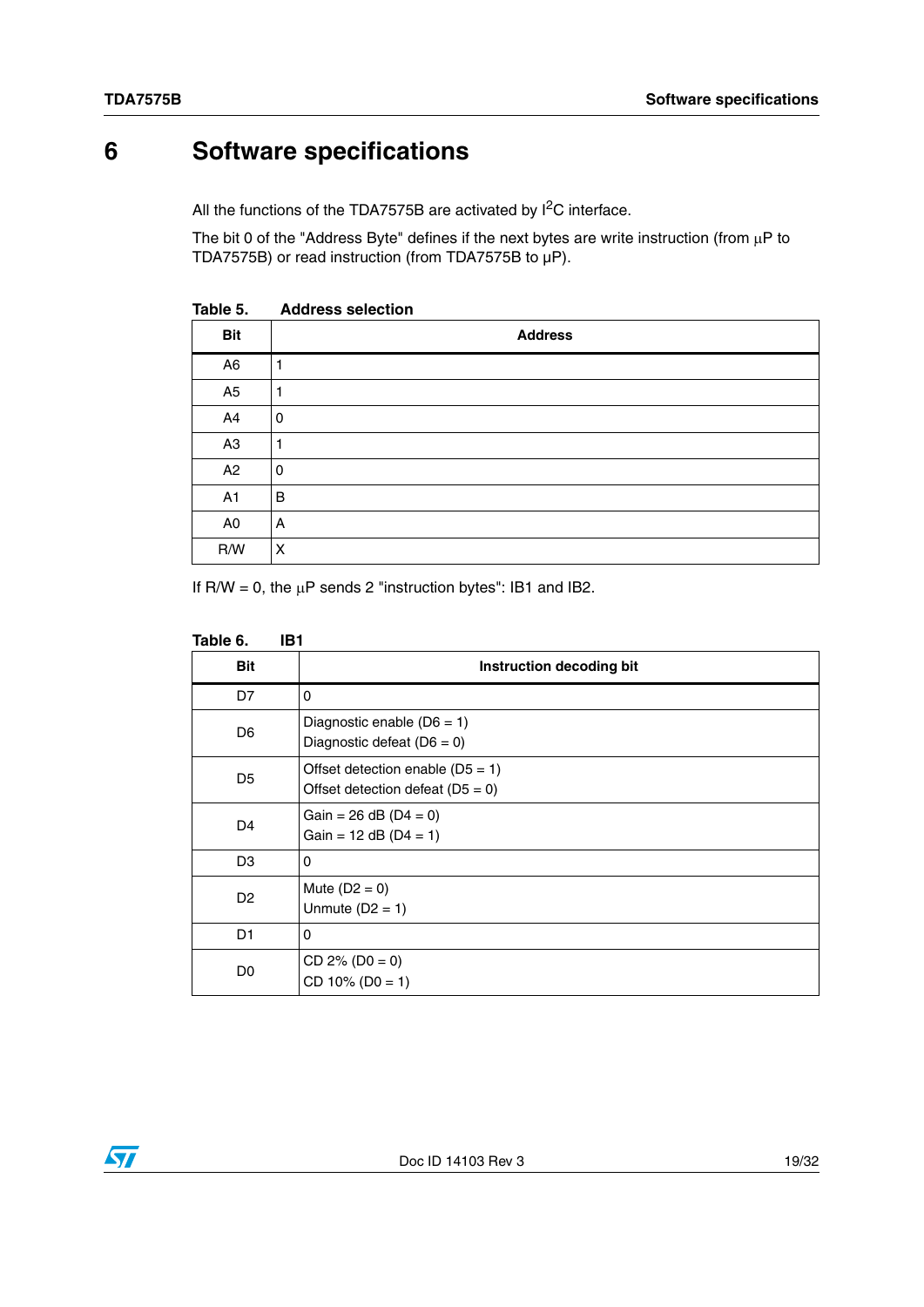<span id="page-19-0"></span>

| IB <sub>2</sub><br>Table 7. |                                                                                                                     |
|-----------------------------|---------------------------------------------------------------------------------------------------------------------|
| <b>Bit</b>                  | Instruction decoding bit                                                                                            |
| D7                          | 0                                                                                                                   |
| D <sub>6</sub>              | 0                                                                                                                   |
| D <sub>5</sub>              | 0                                                                                                                   |
| D <sub>4</sub>              | Standby on - Amplifier not working - $(D4 = 0)$<br>Standby off - Amplifier working - $(D4 = 1)$                     |
| D <sub>3</sub>              | Power amplifier mode diagnostic $(D3 = 0)$ ;<br>Line driver mode diagnostic $(D3 = 1)$                              |
| D <sub>2</sub>              | Current detection diagnostic enabled ( $D2 = 1$ )<br>Current detection diagnostic defeat ( $D2 = 0$ )               |
| D1                          | Power amplifier working in standard mode $(D1 = 0)$<br>Power amplifier working in high efficiency mode ( $D1 = 1$ ) |
| D <sub>0</sub>              | Current detection threshold high ( $D7 = 0$ )<br>Current detection threshold low ( $D7 = 1$ )                       |

If R/W = 1, the TDA7575B sends 2 "Diagnostics Bytes" to  $\mu$ P: DB1 and DB2.

#### <span id="page-19-1"></span>**Table 8. DB1**

| <b>Bit</b>                                      | Instruction decoding bit                                                                      |                                                       |  |  |  |  |  |
|-------------------------------------------------|-----------------------------------------------------------------------------------------------|-------------------------------------------------------|--|--|--|--|--|
| D7                                              | Thermal warming (if Tchip $\geq 150^{\circ}$ C, D7 = 1)                                       |                                                       |  |  |  |  |  |
| D <sub>6</sub>                                  | Diag. cycle not activated or not terminated ( $D6 = 0$ )<br>Diag. cycle terminated $(D6 = 1)$ |                                                       |  |  |  |  |  |
|                                                 | Channel 1                                                                                     | Channel LF                                            |  |  |  |  |  |
| D <sub>5</sub>                                  | current detection IB2 ( $D0$ ) = 0                                                            | current detection IB2 (D0) = $1$                      |  |  |  |  |  |
|                                                 | Output peak current $<$ 250 mA - Open load (D5 = 1)                                           | Output peak current $<$ 125 mA - Open load (D5 = 1)   |  |  |  |  |  |
|                                                 | Output peak current > 500 mA - Normal load (D5 = 0)                                           | Output peak current $> 250$ mA - Normal load (D5 = 0) |  |  |  |  |  |
|                                                 | Channel 1                                                                                     |                                                       |  |  |  |  |  |
| D <sub>4</sub><br>Turn-on diagnostic $(D4 = 0)$ |                                                                                               |                                                       |  |  |  |  |  |
|                                                 | Permanent diagnostic $(D4 = 1)$                                                               |                                                       |  |  |  |  |  |
|                                                 | Channel 1                                                                                     |                                                       |  |  |  |  |  |
| D <sub>3</sub>                                  | Normal load $(D3 = 0)$                                                                        |                                                       |  |  |  |  |  |
|                                                 | Short load $(D3 = 1)$                                                                         |                                                       |  |  |  |  |  |
|                                                 | Channel 1                                                                                     |                                                       |  |  |  |  |  |
|                                                 | Turn-on diag.: No open load ( $D2 = 0$ )                                                      |                                                       |  |  |  |  |  |
| D <sub>2</sub>                                  | Open load detection $(D2 = 1)$                                                                |                                                       |  |  |  |  |  |
|                                                 | Offset diag.: No output offset $(D2 = 0)$                                                     |                                                       |  |  |  |  |  |
|                                                 | Output offset detection $(D2 = 1)$                                                            |                                                       |  |  |  |  |  |
|                                                 | Channel 1                                                                                     |                                                       |  |  |  |  |  |
| D1                                              | No short to $V_{cc}$ (D1 = 0)                                                                 |                                                       |  |  |  |  |  |
|                                                 | Short to $V_{cc}$ (D1 = 1)                                                                    |                                                       |  |  |  |  |  |
|                                                 | Channel 1                                                                                     |                                                       |  |  |  |  |  |
| D <sub>0</sub>                                  | No short to GND $(D1 = 0)$                                                                    |                                                       |  |  |  |  |  |
|                                                 | Short to GND $(D1 = 1)$                                                                       |                                                       |  |  |  |  |  |

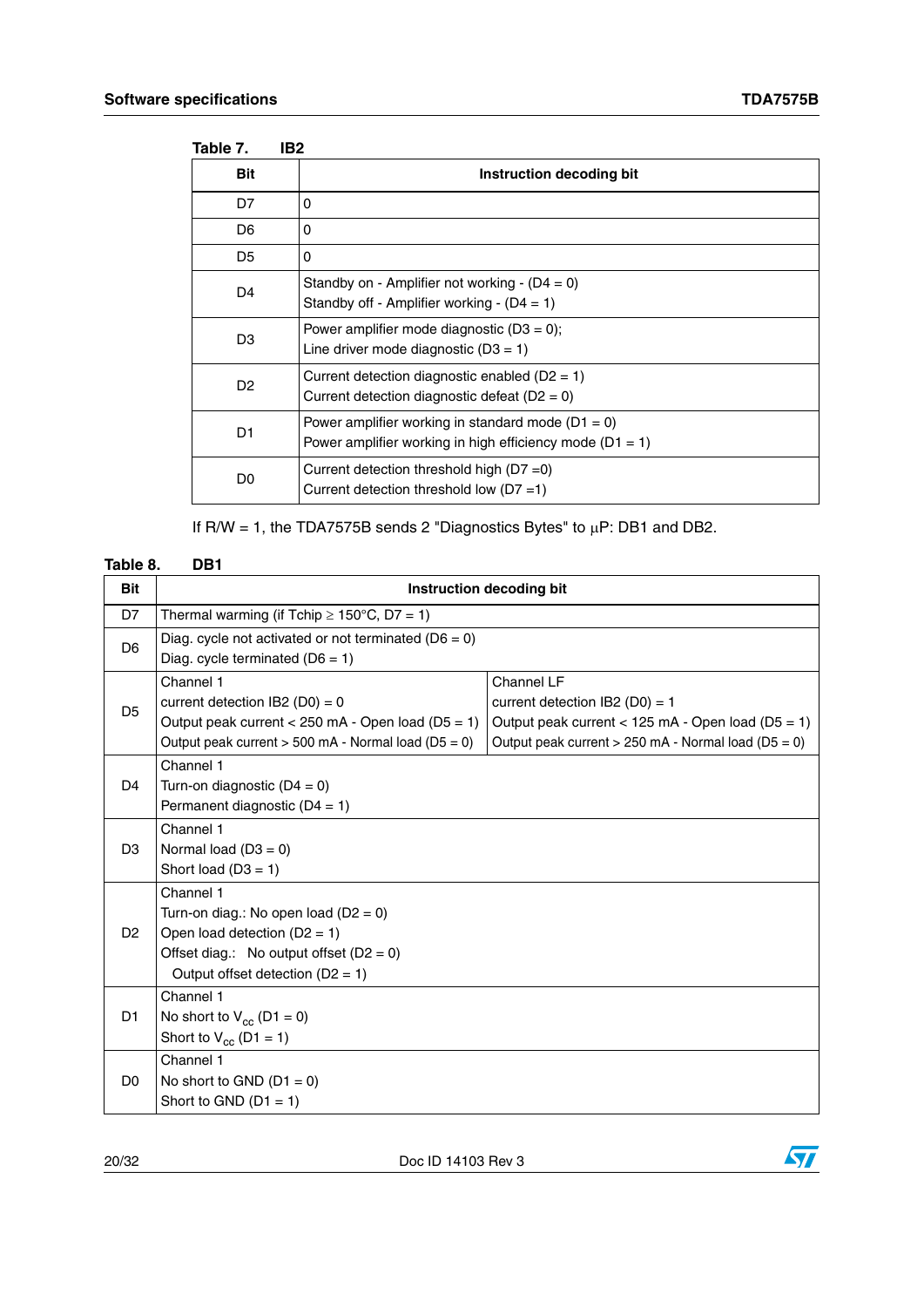| <b>Bit</b>     | Instruction decoding bit                                                                                                                                                        |                                                                                                                                                                    |  |  |  |  |
|----------------|---------------------------------------------------------------------------------------------------------------------------------------------------------------------------------|--------------------------------------------------------------------------------------------------------------------------------------------------------------------|--|--|--|--|
| D7             | Offset detection not activated ( $D7 = 0$ )<br>Offset detection activated ( $D7 = 1$ )                                                                                          |                                                                                                                                                                    |  |  |  |  |
| D <sub>6</sub> | Current sensor not activated ( $D6 = 0$ )<br>Current sensor activated ( $D6 = 1$ )                                                                                              |                                                                                                                                                                    |  |  |  |  |
| D <sub>5</sub> | Channel LR<br>Current detection IB2 (D0) = 0<br>Output peak current < 250 mA - Open load ( $D5 = 1$ )<br>Output peak current $> 500$ mA - Normal load (D5 = 0)                  | Channel LR<br>Current detection $IB2 (D0) = 1$<br>Output peak current < TBD mA - Open load ( $D5 = 1$ )<br>Output peak current > TBD mA - Normal load ( $D5 = 0$ ) |  |  |  |  |
| D <sub>4</sub> | Channel 2<br>Turn-on diagnostic $(D4 = 0)$<br>Permanent diagnostic $(D4 = 1)$                                                                                                   |                                                                                                                                                                    |  |  |  |  |
| D <sub>3</sub> | Channel 2<br>Normal load $(D3 = 0)$<br>Short load $(D3 = 1)$                                                                                                                    |                                                                                                                                                                    |  |  |  |  |
| D <sub>2</sub> | Channel 2<br>Turn-on diag.: No open load ( $D2 = 0$ )<br>Open load detection $(D2 = 1)$<br>Permanent diag.: No output offset ( $D2 = 0$ )<br>Output offset detection $(D2 = 1)$ |                                                                                                                                                                    |  |  |  |  |
| D <sub>1</sub> | Channel 2<br>No short to $V_{cc}$ (D1 = 0)<br>Short to $V_{cc}$ (D1 = 1)                                                                                                        |                                                                                                                                                                    |  |  |  |  |
| D <sub>0</sub> | Channel 2<br>No short to GND $(D1 = 0)$<br>Short to GND $(D1 = 1)$                                                                                                              |                                                                                                                                                                    |  |  |  |  |

#### <span id="page-20-0"></span>**Table 9. DB2**

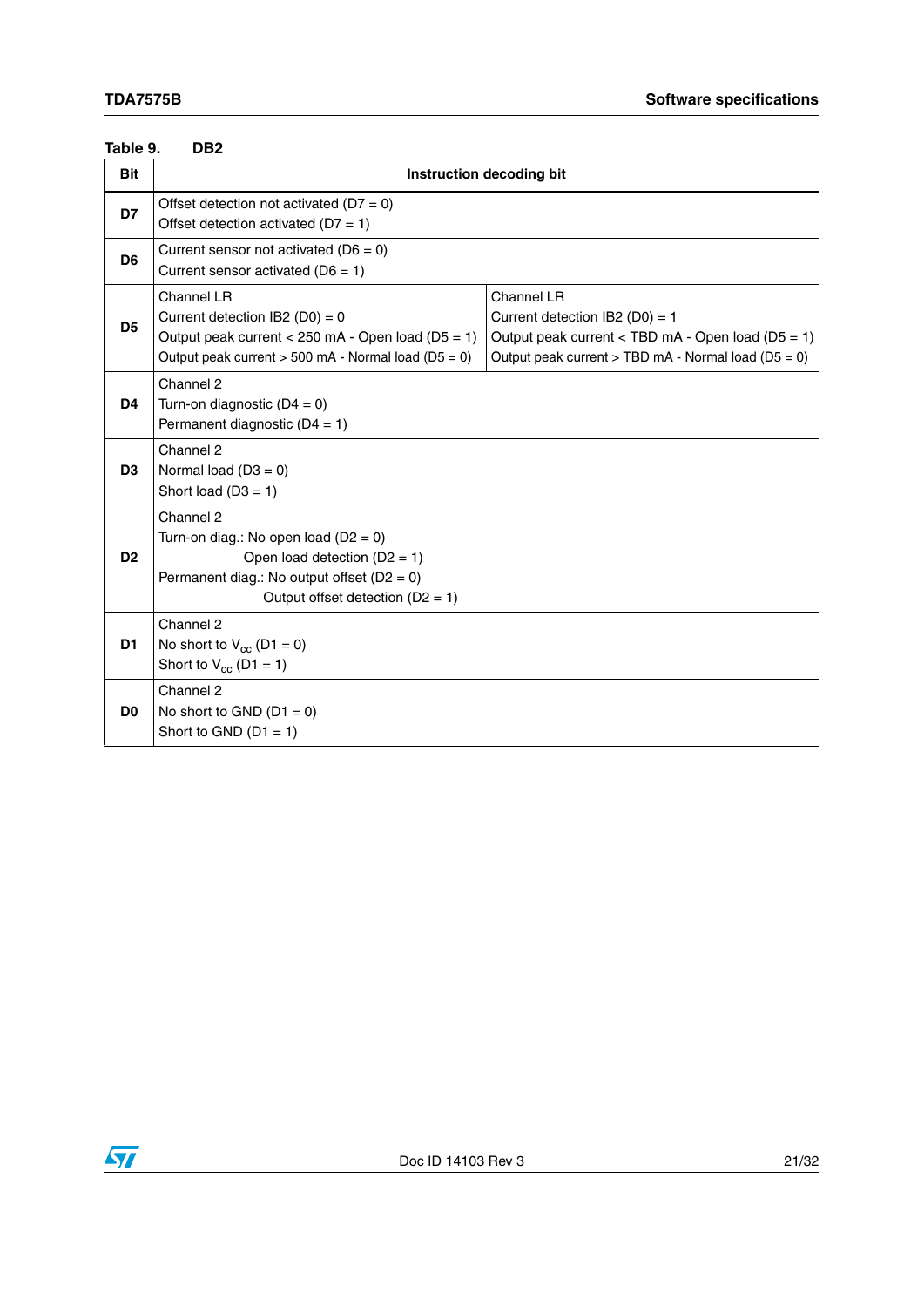L

### <span id="page-21-0"></span>**6.1 Examples of bytes sequence**

**1** - Turn-on diagnostic - Write operation

|  | Start $\vert$ Address byte with D0 = 0 $\vert$ | <b>ACK</b> | $\vert$ IB1 with D6 = 1 $\vert$ ACK | IB2 | <b>ACK</b> | l STOP |
|--|------------------------------------------------|------------|-------------------------------------|-----|------------|--------|
|  |                                                |            |                                     |     |            |        |

#### **2** - Turn-on diagnostic - Read operation

| Start | Address byte with $D0 = 1$ | <b>ACK</b> | DB1 | ACK I | DB2 ACK STOP |  |
|-------|----------------------------|------------|-----|-------|--------------|--|
|       |                            |            |     |       |              |  |

The delay from 1 to 2 can be selected by software, starting from T.B.D. ms

#### **3a** - Turn-on of the power amplifier with mute on, diagnostic defeat.

| Start | Address byte with $D0 = 0$ | <b>ACK</b> | IB1      | <b>ACK</b> | IB <sub>2</sub> | ACK | <b>STOP</b> |
|-------|----------------------------|------------|----------|------------|-----------------|-----|-------------|
|       |                            |            | X000XXXX |            | XXX1XX1X        |     |             |

#### **3b** - Turn-off of the power amplifier

| Start | Address byte with $D0 = 0$ | ACK | IB1             | <b>ACK</b> | IB <sub>2</sub> | <b>ACK</b> | <b>STOP</b> |
|-------|----------------------------|-----|-----------------|------------|-----------------|------------|-------------|
|       |                            |     | <b>XOXXXXXX</b> |            | <b>XXX0XXXX</b> |            |             |

#### **4** - Offset detection procedure enable

| Start | Address byte with $D0 = 0$ | ACK | IB1      | ACK | IB <sub>2</sub> | <b>ACK</b> | <b>STOP</b> |
|-------|----------------------------|-----|----------|-----|-----------------|------------|-------------|
|       |                            |     | XX1XX1XX |     | XXX1XXXX        |            |             |

**5** - Offset detection procedure stop and reading operation (the results are valid only for the offset detection bits (D2 of the bytes DB1, DB2, DB3, DB4).

| Start | Address byte with $D0 = 1$ | <b>ACK</b> | DB1 | <b>ACK</b> | DB2 | <b>ACK</b> |  |
|-------|----------------------------|------------|-----|------------|-----|------------|--|
|       |                            |            |     |            |     |            |  |

- The purpose of this test is to check if a D.C. offset (2 V typ.) is present on the outputs, produced by input capacitor with anomalous leakage current or humidity between pins.
- The delay from 4 to 5 can be selected by software, starting from T.B.D. ms



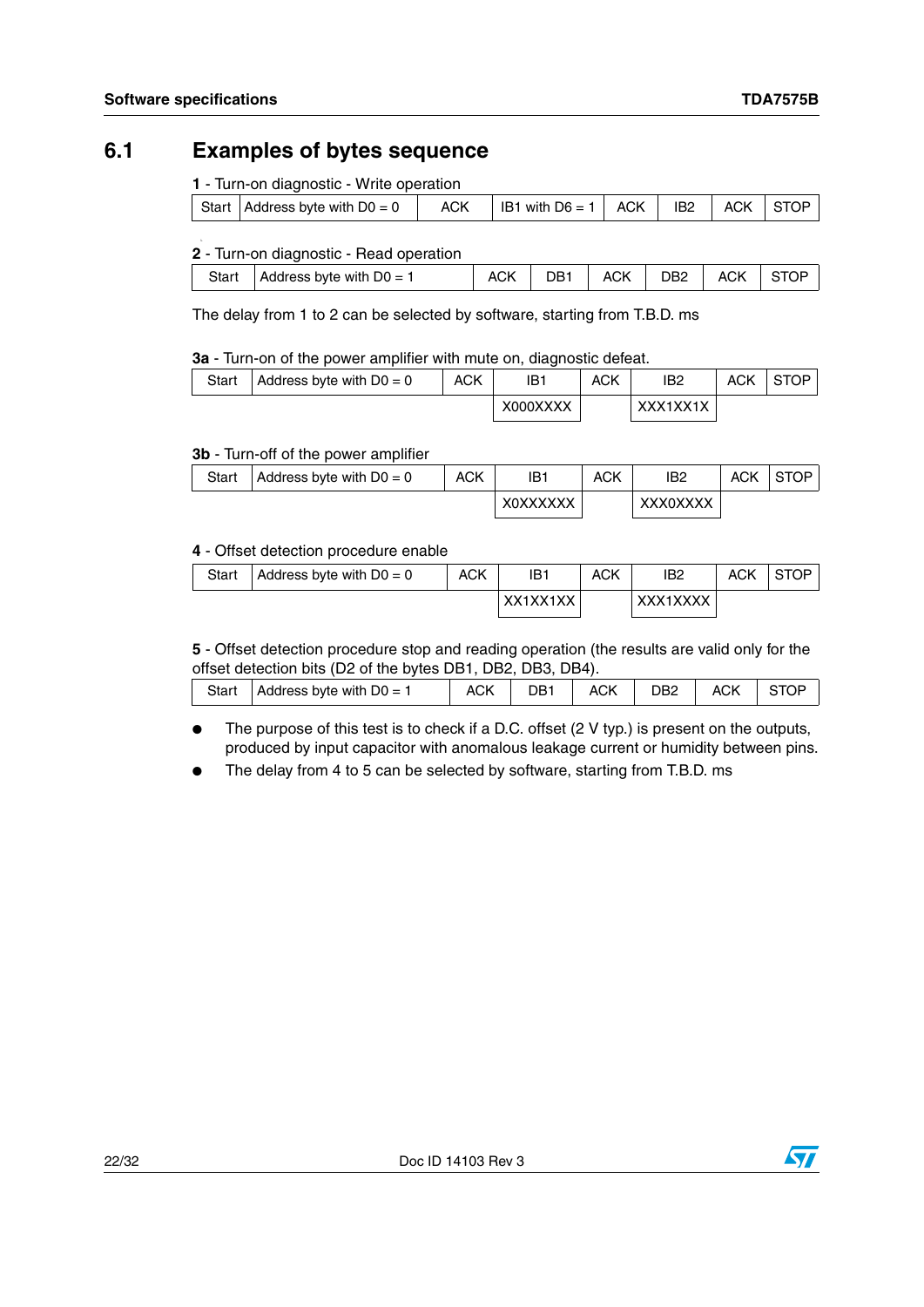$\sqrt{2}$ 

## <span id="page-22-0"></span>**7 Diagnostics functional description**

### <span id="page-22-1"></span>**7.1 Turn-on diagnostic**

It is activated at the turn-on (stand-by out) under  $I^2C$  bus request. Detectable output faults are:

- Short to GND
- Short TO Vs
- Short across the speaker
- Open speaker

To verify if any of the above misconnections are in place, a subsonic (inaudible) current pulse (*[Figure 29](#page-22-2)*) is internally generated, sent through the speaker(s) and sunk back. The Turn On diagnostic status is internally stored until a successive diagnostic pulse is requested (after a  $I^2C$  reading).

If the "stand-by out" and "diag. enable" commands are both given through a single programming step, the pulse takes place first (power stage still in stand-by mode, low, outputs = high impedance).

Afterwards, when the Amplifier is biased, the PERMANENT diagnostic takes place. The previous Turn On state is kept until a short appears at the outputs.

<span id="page-22-2"></span>**Figure 29. Turn-on diagnostic: working principle**



Fig. *[Figure 30](#page-22-3)* and *[Figure 31](#page-23-0)* show SVR and OUTPUT waveforms at the turn-on (stand-by out) with and without Turn-on diagnostic.

<span id="page-22-3"></span>

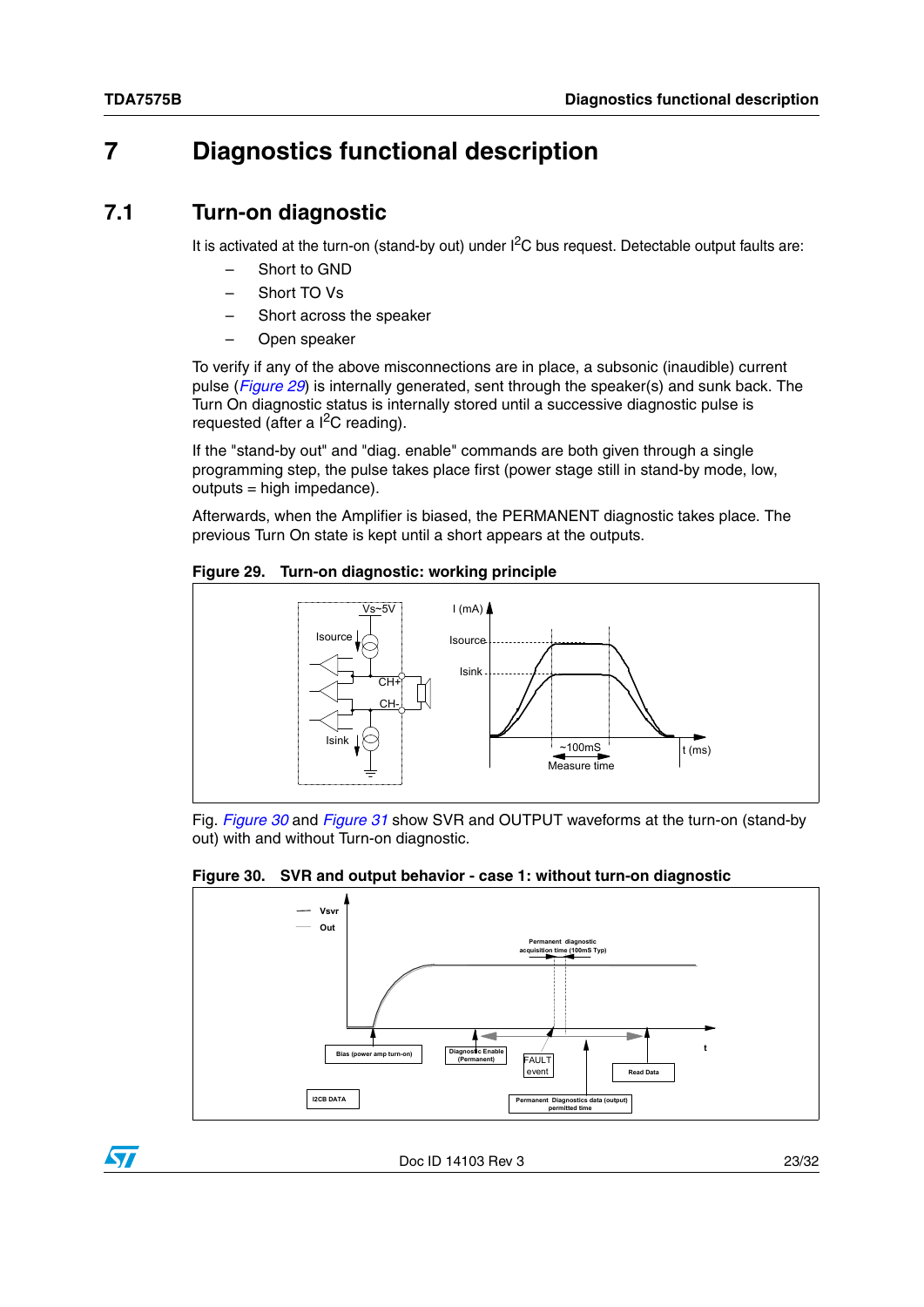

<span id="page-23-0"></span>**Figure 31. SVR and output pin behavior - case 2: with turn-on diagnostic**

The information related to the outputs status is read and memorized at the end of the current pulse top. The acquisition time is 100 ms (typ.). No audible noise is generated in the process. As for short to GND / Vs the fault-detection thresholds remain unchanged from 26 dB to 12 dB gain setting. They are as follows:

#### <span id="page-23-1"></span>**Figure 32. Short circuit detection thresholds**



Concerning short across the speaker / open speaker, the threshold varies from 26 dB to 12 dB gain setting, since different loads are expected (either normal speaker's impedance or high impedance). The values in case of 26 dB gain are as follows:

<span id="page-23-2"></span>**Figure 33. Load detection thresholds - high gain setting**



If the line-driver mode (Gv=  $12$  dB and line driver mode diagnostic =  $1$ ) is selected, the same thresholds will change as follows:

<span id="page-23-3"></span>

| Figure 34. Load detection thresholds - high gain setting |  |  |
|----------------------------------------------------------|--|--|
|                                                          |  |  |



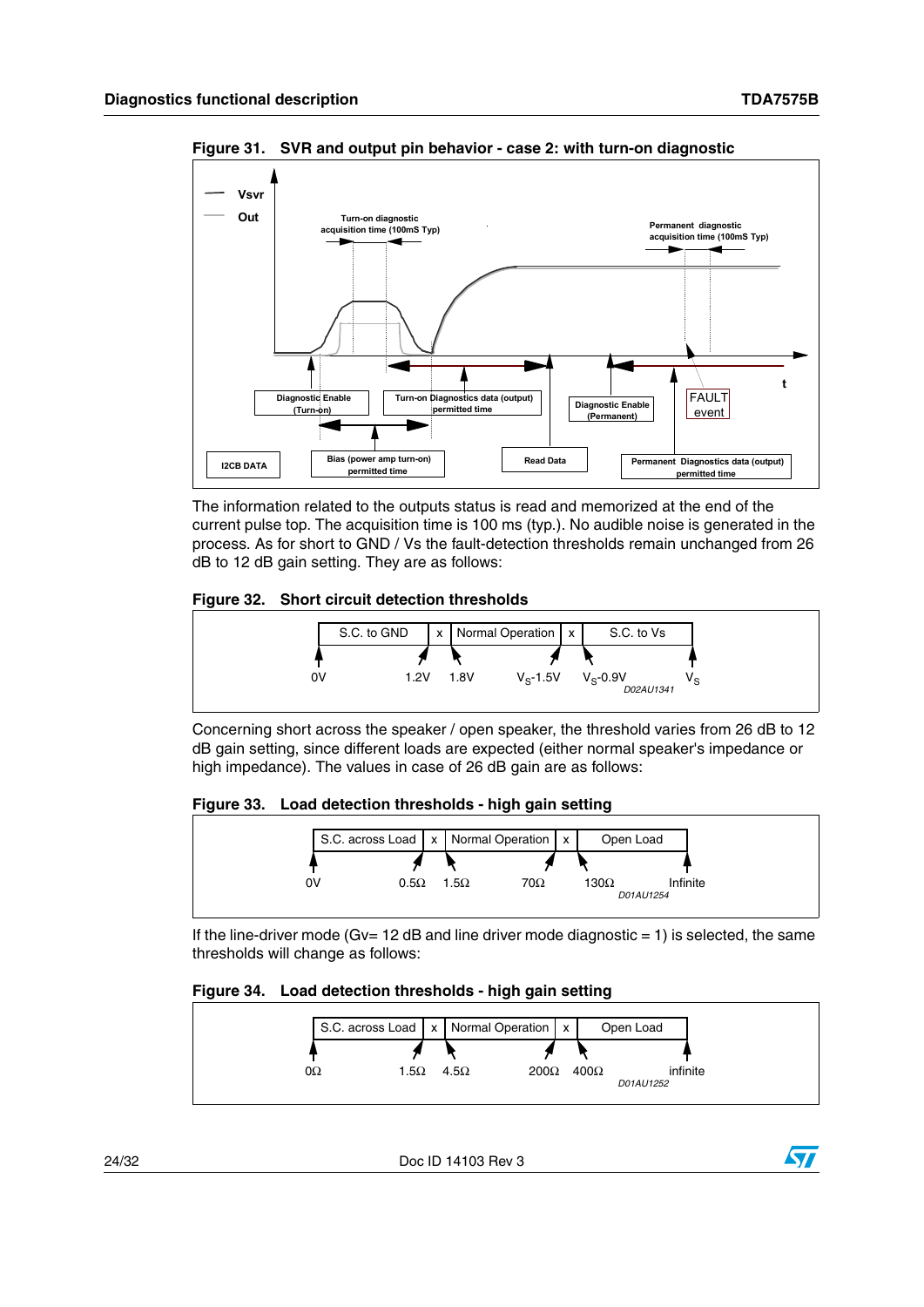### <span id="page-24-0"></span>**7.2 Permanent diagnostics**

Detectable conventional faults are:

- Short to GND
- Short to Vs
- Short across the speaker

The following additional features are provided:

– Output offset detection

The TDA7575B has 2 operating statuses:

- 1. RESTART mode. The diagnostic is not enabled. Each audio channel operates independently from each other. If any of the a.m. faults occurs, only the channel(s) interested is shut down. A check of the output status is made every 1 ms (fig. 30). Restart takes place when the overload is removed.
- 2. DIAGNOSTIC mode. It is enabled via  $I<sup>2</sup>C$  bus and self activates if an output overload (such to cause the intervention of the short-circuit protection) occurs to the speakers outputs. Once activated, the diagnostics procedure develops as follows (fig. 31):
	- To avoid momentary re-circulation spikes from giving erroneous diagnostics, a check of the output status is made after 1ms: if normal situation (no overloads) is detected, the diagnostic is not performed and the channel returns back active.
	- Instead, if an overload is detected during the check after 1 ms, then a diagnostic cycle having a duration of about 100 ms is started.
	- After a diagnostic cycle, the audio channel interested by the fault is switched to RESTART mode. The relevant data are stored inside the device and can be read by the microprocessor. When one cycle has terminated, the next one is activated by an  $I^2C$  reading. This is to ensure continuous diagnostics throughout the carradio operating time.
	- To check the status of the device a sampling system is needed. The timing is chosen at microprocessor level (over than half a second is recommended).

#### <span id="page-24-1"></span>**Figure 35. Restart timing without diagnostic enable (permanent) each 1ms time, a sampling of the fault is done**



#### <span id="page-24-2"></span>**Figure 36. Restart timing with diagnostic enable (permanent)**



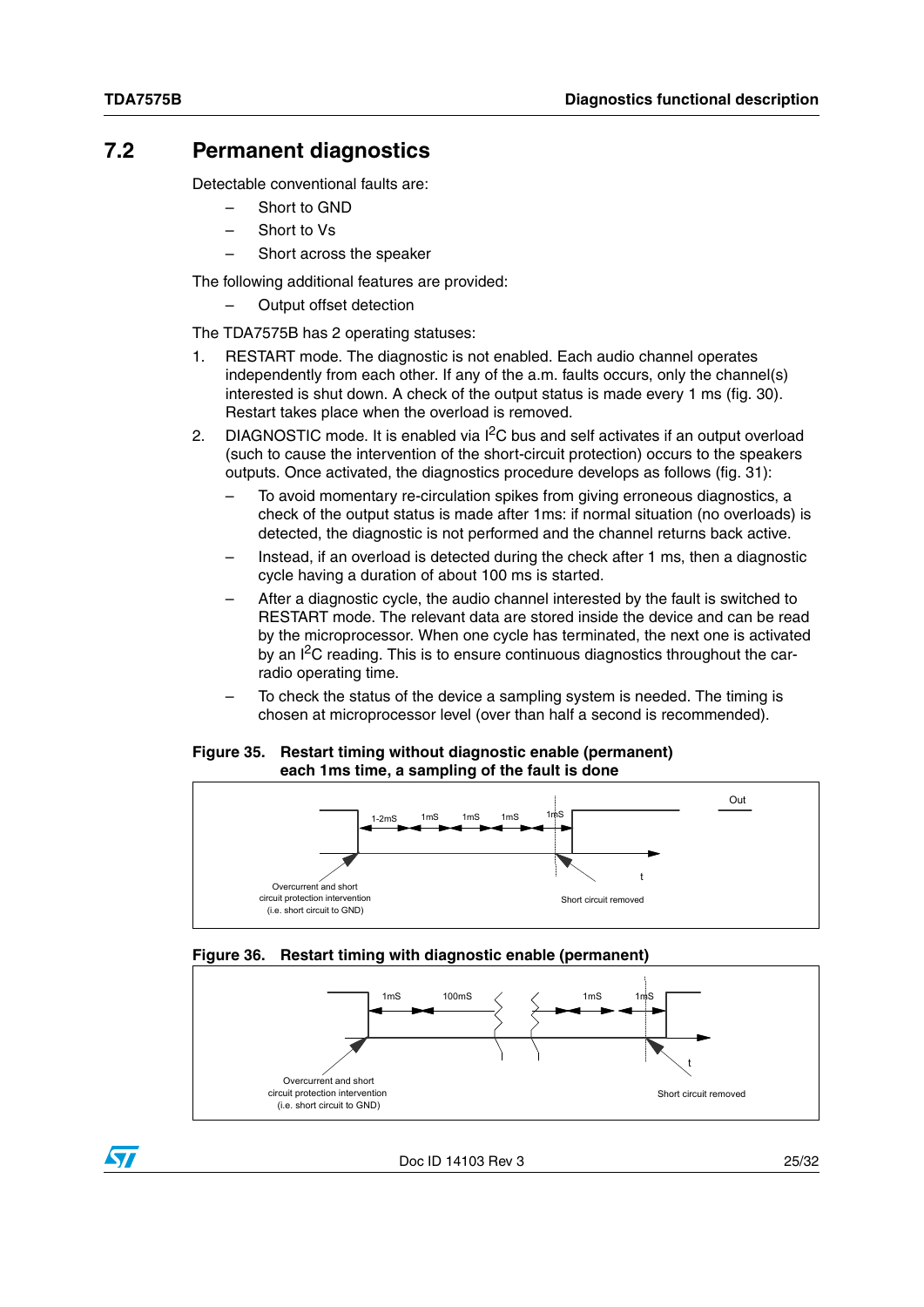### <span id="page-25-0"></span>**7.3 Output DC offset detection**

Any DC output offset exceeding  $\pm 2$  V are signalled out. This inconvenient might occur as a consequence of initially defective or aged and worn-out input capacitors feeding a DC component to the inputs, so putting the speakers at risk of overheating.

This diagnostic has to be performed with low-level output AC signal (or  $V$ in = 0).

The test is run with selectable time duration by microprocessor (from a "start" to a "stop" command):

- Start = Last reading operation or setting IB1 D5 (OFFSET enable) to 1
- $Stop = Actual reading operation$

Excess offset is signalled out if persistent throughout the assigned testing time. This feature is disabled if any overloads leading to activation of the short-circuit protection occurs in the process.

### <span id="page-25-1"></span>**7.4 AC diagnostic**

It is targeted at detecting accidental disconnection of tweeters in 2-way speaker and, more in general, presence of capacitively (AC) coupled loads.

This diagnostic is based on the notion that the overall speaker's impedance (woofer + parallel tweeter) will tend to increase towards high frequencies if the tweeter gets disconnected, because the remaining speaker (woofer) would be out of its operating range (high impedance). The diagnostic decision is made according to peak output current thresholds, and it is enabled by setting  $(B2-D2) = 1$ . Two different detection levels are available:

- High current threshold IB2 ( $D7$ ) = 0
	- $-$  Iout > 500 mApk = normal status
	- $-$  Iout  $<$  250 mApk = open tweeter
- Low current threshold IB2 ( $D7$ ) = 1
	- $-$  Iout > 250 mApk = normal status
	- $-$  Iout  $<$  125 mApk = open tweeter

To correctly implement this feature, it is necessary to briefly provide a signal tone (with the amplifier in "play") whose frequency and magnitude are such to determine an output current higher than 500mApk with IB2(D7)=0 (higher than 250mApk with IB2(D7)=1) in normal conditions and lower than 250 mApk with IB2(D7)=0 (lower than 125 mApk with IB2(D7)=1) should the parallel tweeter be missing.

The test has to last for a minimum number of 3 sine cycles starting from the activation of the AC diagnostic function IB2<D2>) up to the  $I^2C$  reading of the results (measuring period). To confirm presence of tweeter, it is necessary to find at least 3 current pulses over the above threholds over all the measuring period, else an "open tweeter" message will be issued.

The frequency / magnitude setting of the test tone depends on the impedance characteristics of each specific speaker being used, with or without the tweeter connected (to be calculated case by case). High-frequency tones (> 10 kHz) or even ultrasonic signals are recommended for their negligible acoustic impact and also to maximize the impedance module's ratio between with tweeter-on and tweeter-off.

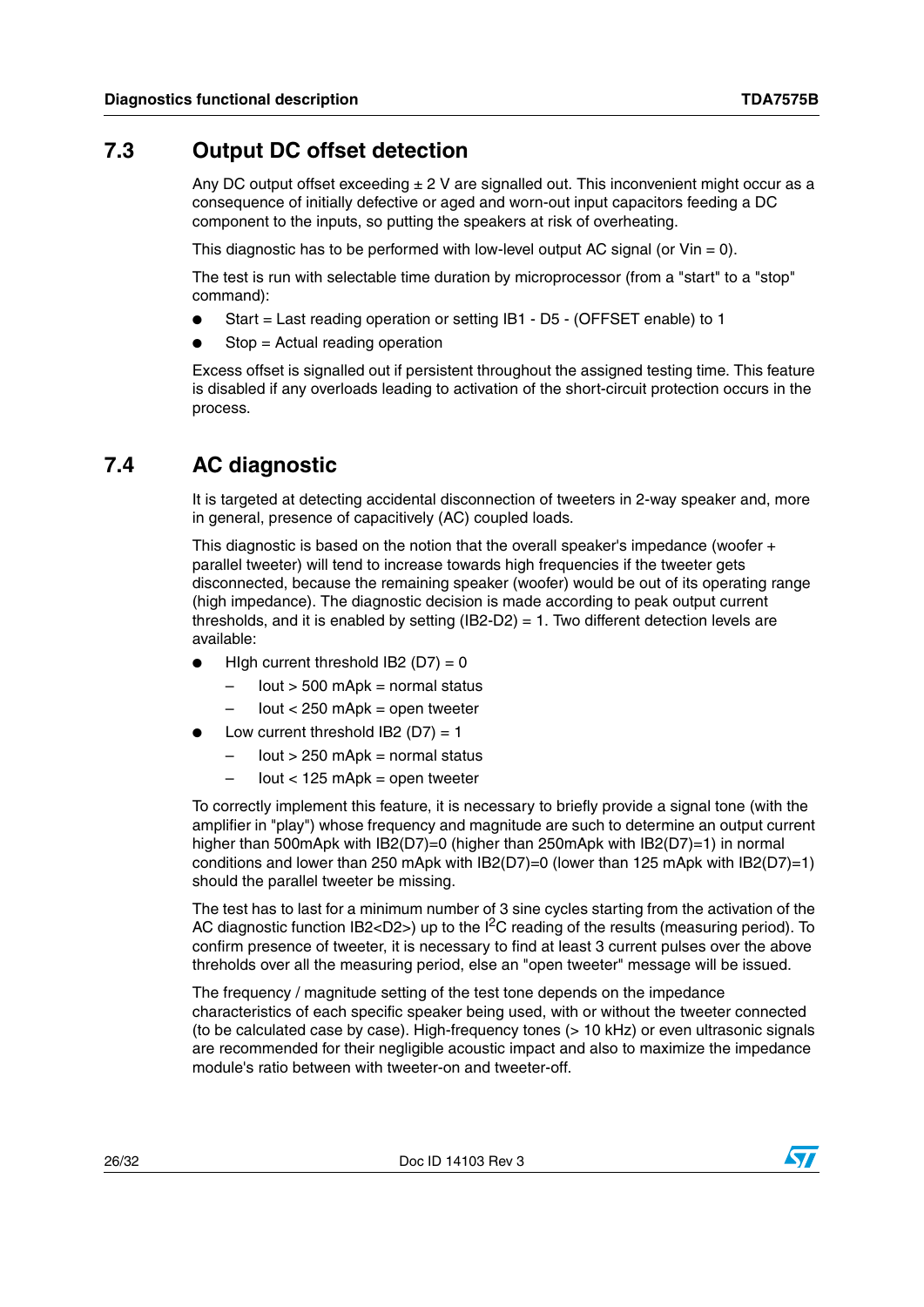*[Figure 37](#page-26-1)* shows the load impedance as a function of the peak output voltage and the relevant diagnostic fields.

This feature is disabled if any overloads leading to activation of the short-circuit protection occurs in the process.



<span id="page-26-1"></span>**Figure 37. Current detection high: load impedance |Z| vs. output peak voltage**

<span id="page-26-2"></span>



### <span id="page-26-0"></span>**7.5 Multiple faults**

When more misconnections are simultaneously in place at the audio outputs, it is guaranteed that at least one of them is initially read out. The others are notified after successive cycles of  $1^2C$  reading and faults removal, provided that the diagnostic is enabled. This is true for both kinds of diagnostic (turn-on and permanent).

The table below shows all the couples of double-fault possible. It should be taken into account that a short circuit with the 4  $\Omega$  speaker unconnected is considered as double fault.

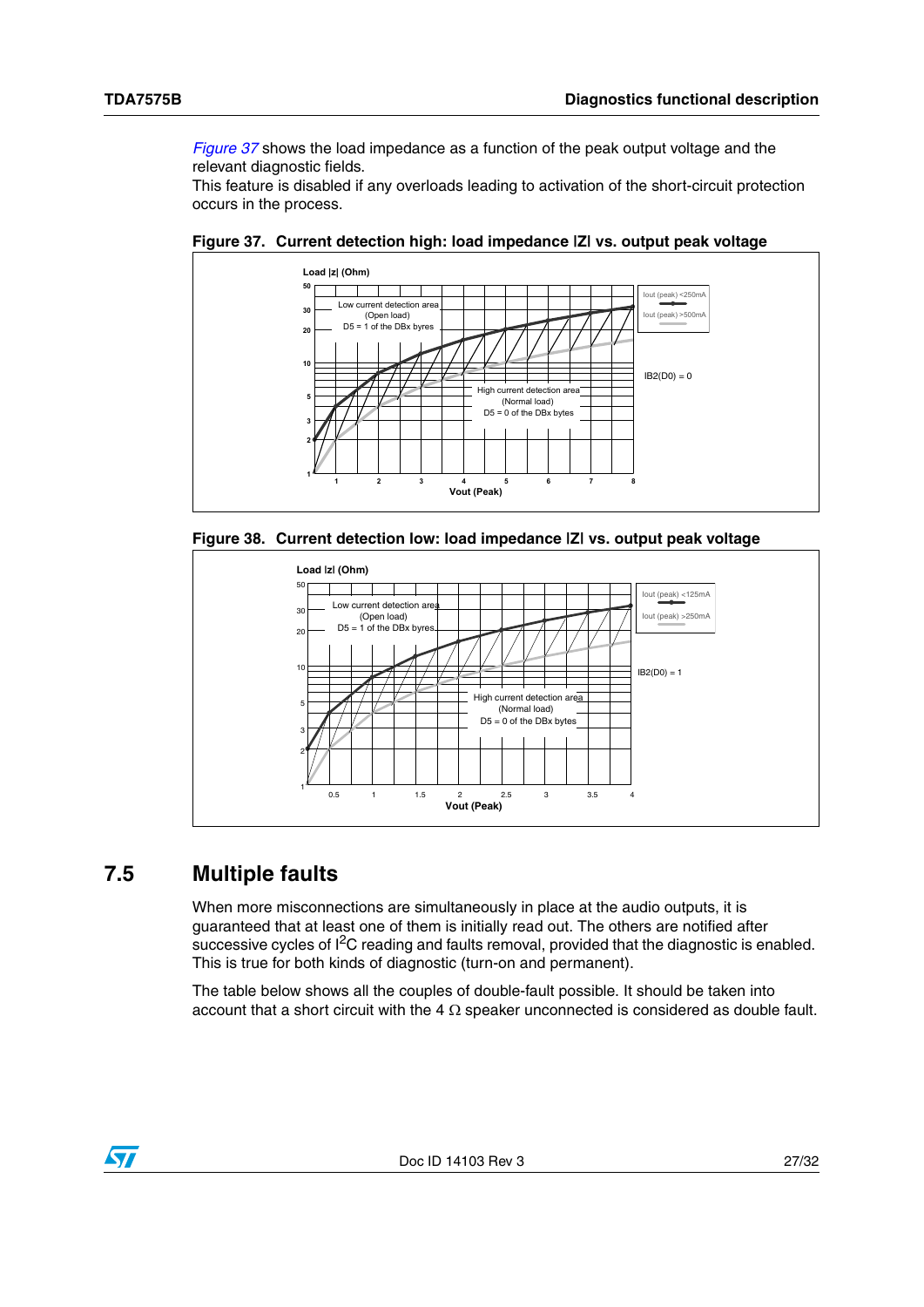|              | S. GND (sc) | S. GND (sk) | S. Vs                      | S. Across L. | Open L.       |
|--------------|-------------|-------------|----------------------------|--------------|---------------|
| S. GND (sc)  | S. GND      | S. GND      | $S. Vs + S.$<br><b>GND</b> | S. GND       | S. GND        |
| S. GND (sk)  |             | S. GND      | S. Vs                      | S. GND       | Open L. (*)   |
| S. Vs        |             |             | S. Vs                      | S. Vs        | S. Vs         |
| S. Across L. |             |             |                            | S. Across L. | N.A.          |
| Open L.      |             |             |                            |              | Open L. $(*)$ |

<span id="page-27-2"></span>**Table 10. Double fault table for turn-on diagnostic**

S. GND (so) / S. GND (sk) in the above table make a distinction according to which of the 2 outputs is shorted to ground (test-current source side= so, test-current sink side = sk). More precisely, in both the channels  $SO = CH+$ , and  $SK = CH-$ .

In permanent diagnostic the table is the same, with only a difference concerning open load (\*), which is not among the recognizable faults. Should an open load be present during the device's normal working, it would be detected at a subsequent turn-on diagnostic cycle (i.e. at the successive car radio turn-on).

### <span id="page-27-0"></span>**7.6 Faults availability**

All the results coming from  $I^2C$  bus, by read operations, are the consequence of measurements inside a defined period of time. If the fault is stable throughout the whole period, it will be sent out. This is true for DC diagnostic (turn-on and permanent), for offset detector.

To guarantee always resident functions, every kind of diagnostic cycles (turn-on, permanent, offset) will be reactivate after any  $I^2C$  reading operation. So, when the micro reads the  $I^2C$ , a new cycle will be able to start, but the read data will come from the previous diag. cycle (i.e. The device is in turn-on state, with a short to GND, then the short is removed and micro reads  $1<sup>2</sup>C$ . The short to GND is still present in bytes, because it is the result of the previous cycle. If another  ${}^{12}C$  reading operation occurs, the bytes do not show the short). In general to observe a change in diagnostic bytes, two  $I^2C$  reading operations are necessary.

## <span id="page-27-1"></span>**7.7 I2C programming/reading sequences**

A correct turn on/off sequence respectful of the diagnostic timings and producing no audible noises could be as follows (after battery connection):

- Turn-on: (Standby OUT + DIAG enable) --- 500 ms (min) --- muting OUT
- Turn-off: Muting IN --- 20 ms --- (DIAG disable + standby IN)

Car radio installation: DIAG enable (write) --- 20 0ms --- I<sup>2</sup>C read (repeat until all faults disappear).

- Offset test: device in play (no signal)
- Offset enable 30 ms  $I^2C$  reading

(repeat I2C reading until high-offset message disappears).

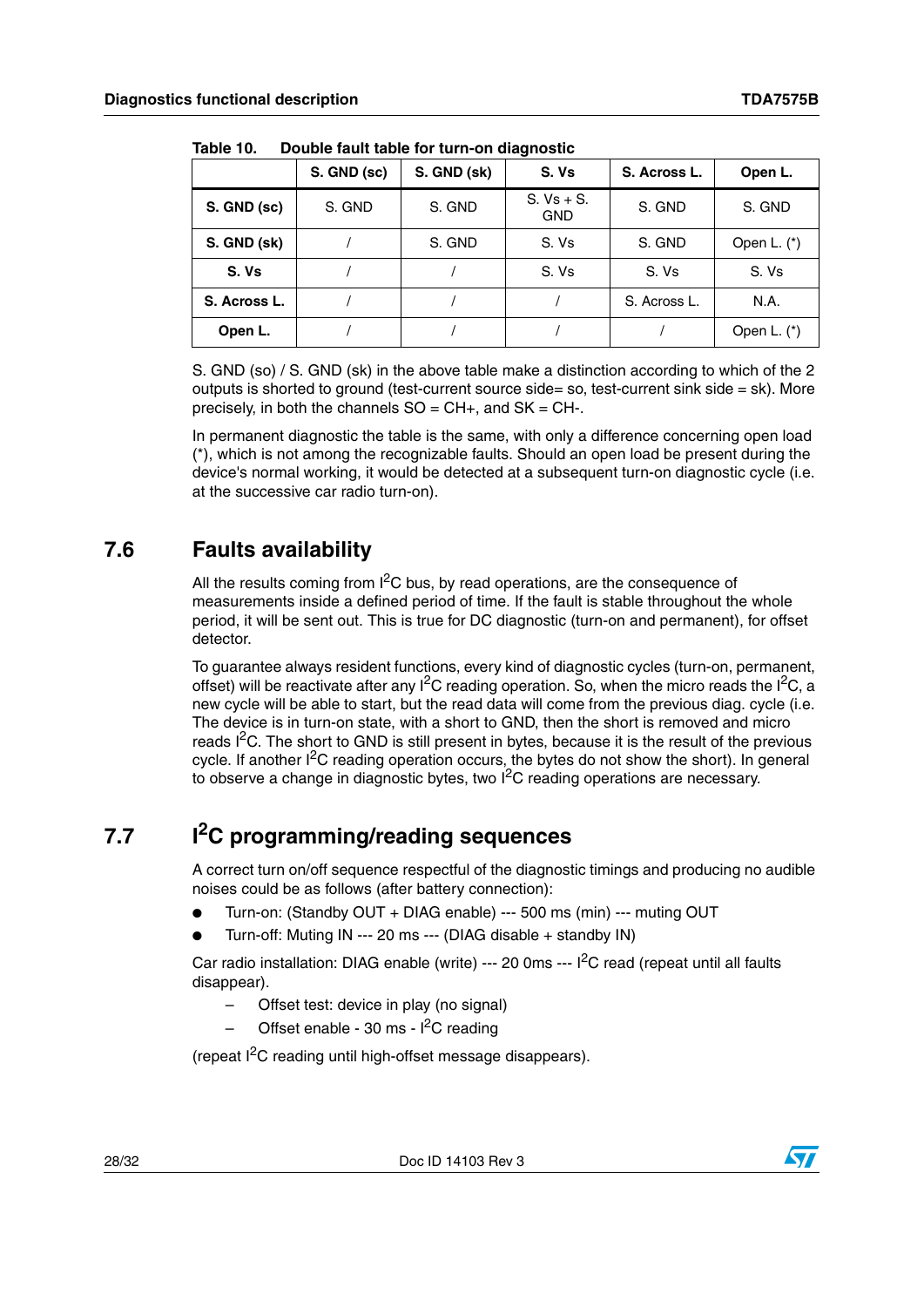$\sqrt{2}$ 

### <span id="page-28-0"></span>**8 Package information**

In order to meet environmental requirements, ST offers these devices in different grades of ECOPACK® packages, depending on their level of environmental compliance. ECOPACK® specifications, grade definitions and product status are available at: *[www.st.com](http://www.st.com)*.

ECOPACK® is an ST trademark.



<span id="page-28-1"></span>

|  | Figure 39. PowerSO36 (slug up) mechanical data and package dimensions |  |  |  |
|--|-----------------------------------------------------------------------|--|--|--|
|--|-----------------------------------------------------------------------|--|--|--|

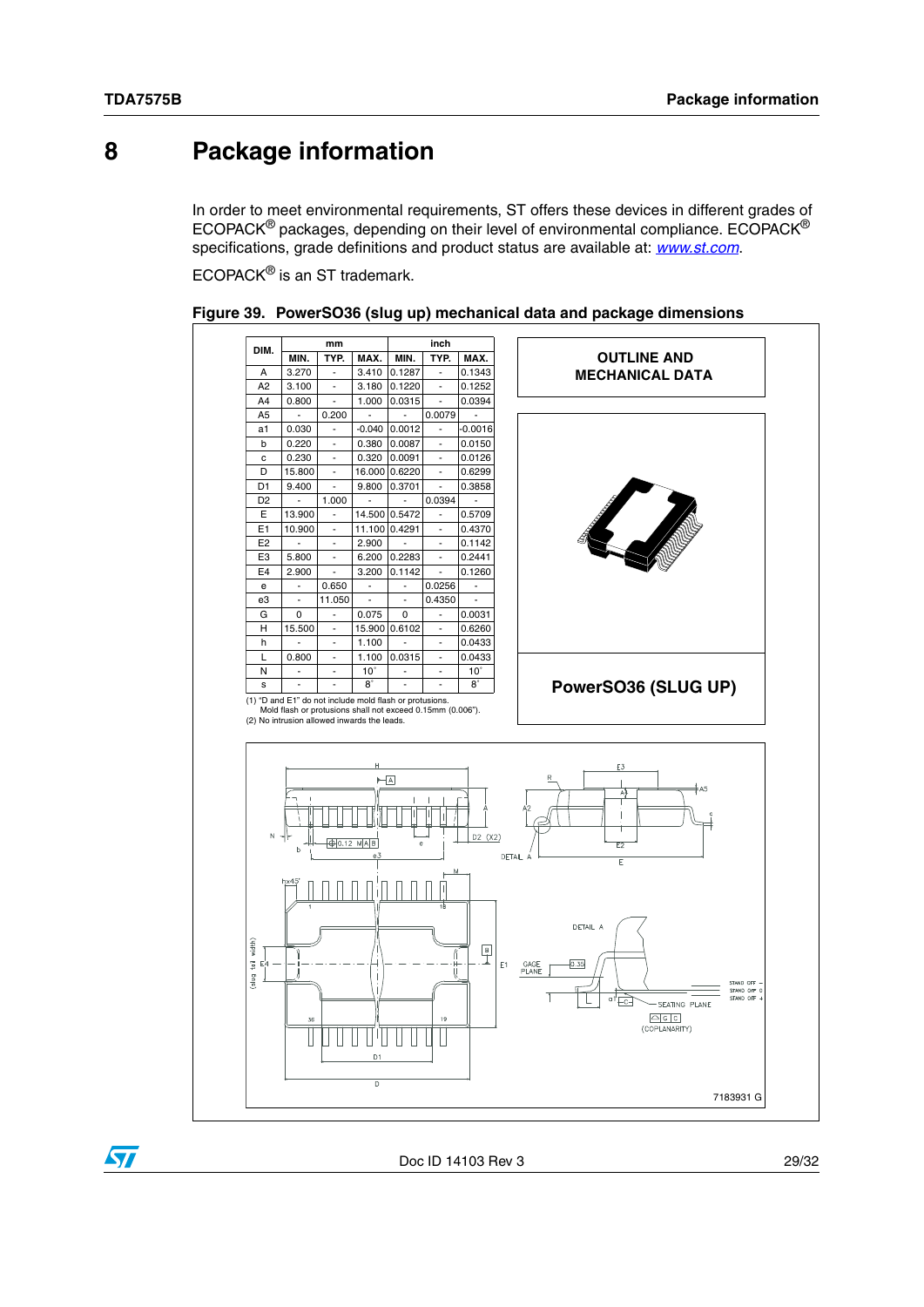

<span id="page-29-0"></span>**Figure 40. Flexiwatt27 (vertical) mechanical data and package dimensions**



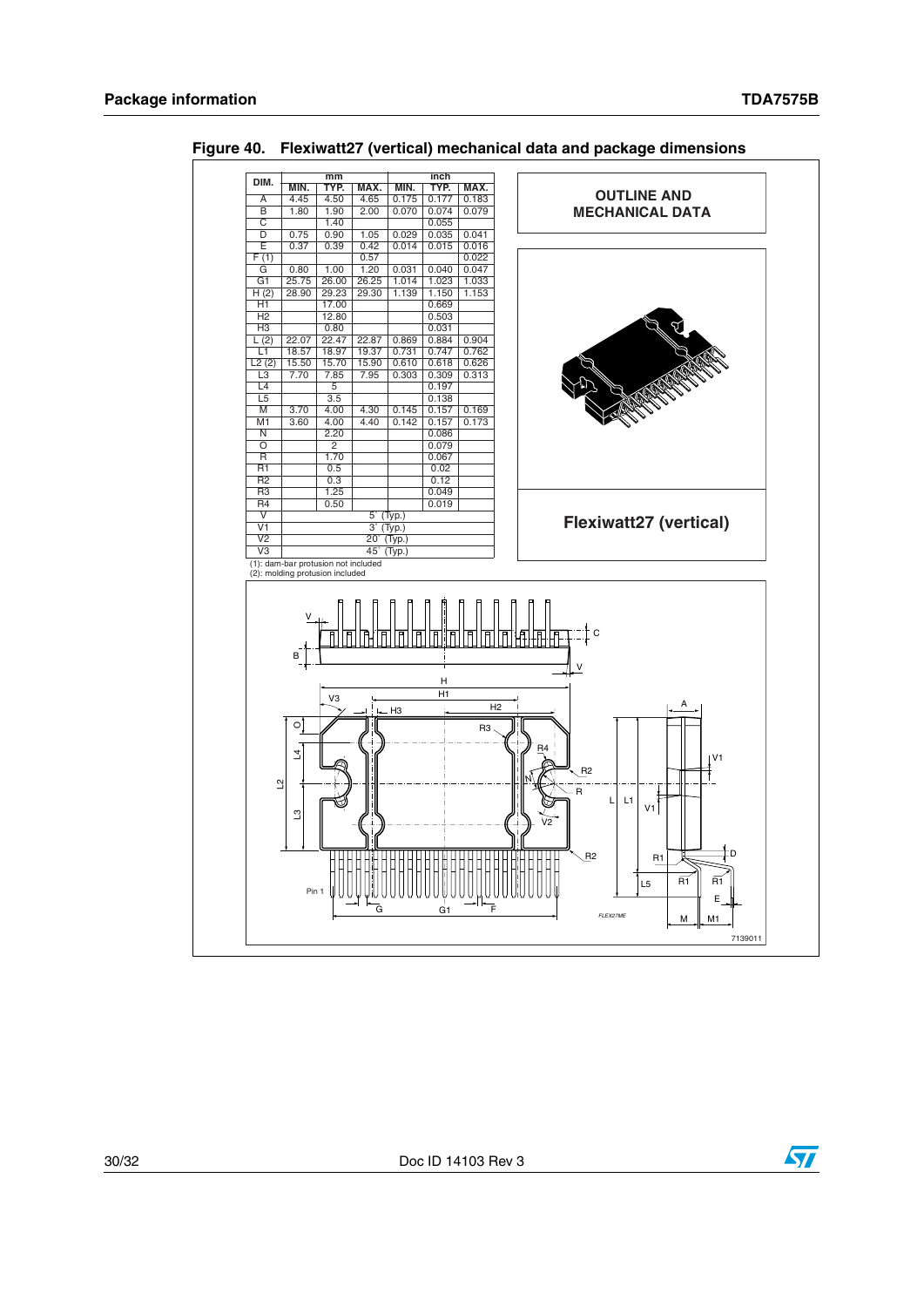# <span id="page-30-0"></span>**9 Revision history**

#### <span id="page-30-1"></span>Table 11. **Document revision history**

| <b>Date</b> | <b>Revision</b> | <b>Changes</b>                                                                               |
|-------------|-----------------|----------------------------------------------------------------------------------------------|
| 30-Oct-2007 |                 | Initial release.                                                                             |
| 17-Dec-2009 | 2               | Updated Figure 39: PowerSO36 (slug up) mechanical data and<br>package dimensions on page 29. |
| 17-Sep-2013 | 3               | Updated Disclaimer.                                                                          |